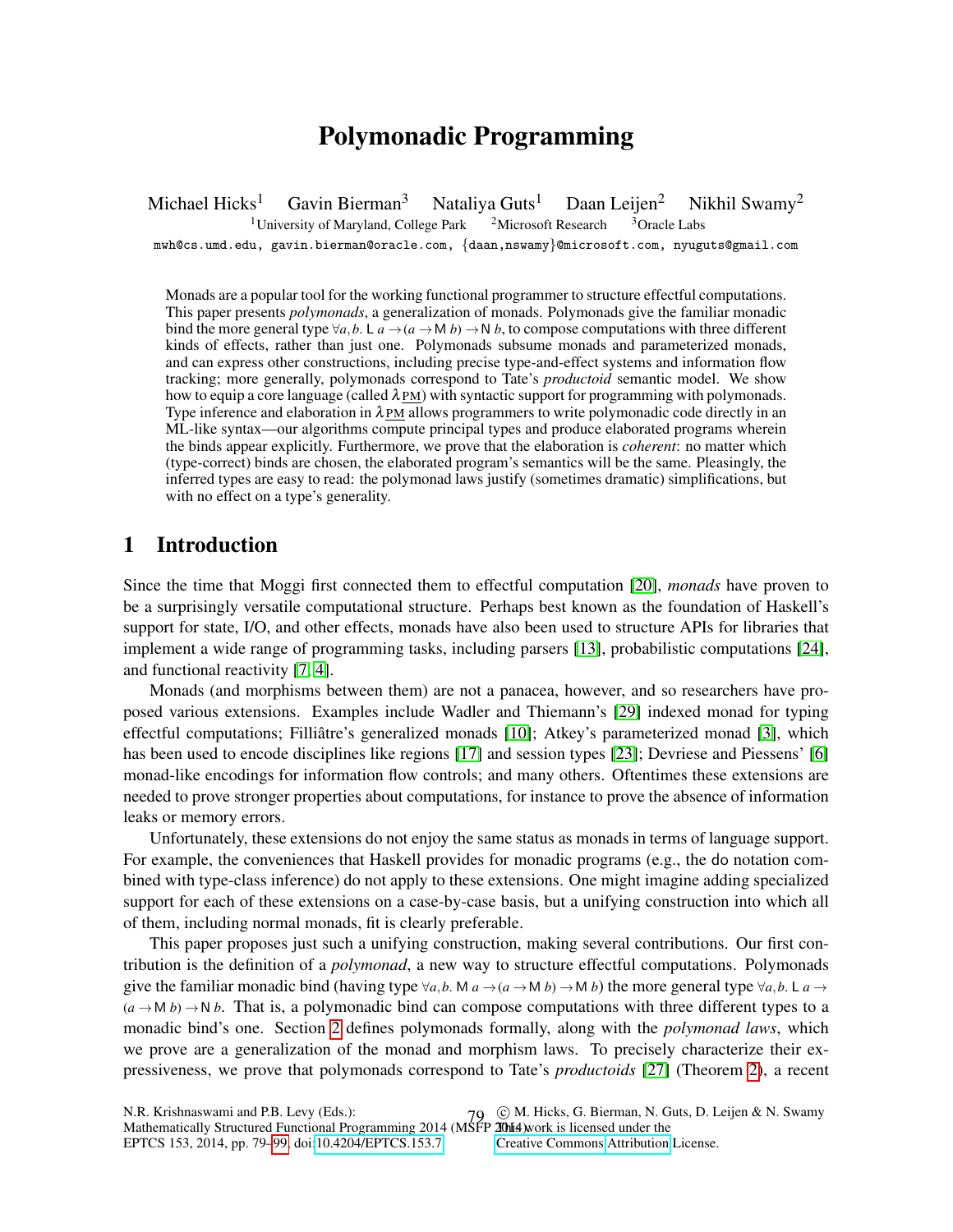semantic model general enough to capture most known effect systems, including all the constructions listed above. $<sup>1</sup>$  $<sup>1</sup>$  $<sup>1</sup>$ </sup>

Whereas Tate's interest is in semantically modeling sequential compositions of effectful computations, our interest is in supporting practical programming in a higher-order language. Our second contribution is the definition of  $\lambda$ PM (Section [3\)](#page-2-1), an ML-like programming language well-suited to programming with polymonads. We work out several examples in  $\lambda$ PM, including novel polymonadic constructions for stateful information flow tracking, contextual type and effect systems [\[21\]](#page-17-6), and session types.

Our examples are made practical by  $\lambda_{PM}$ 's support for type inference and elaboration, which allows programs to be written in a familiar ML-like notation while making no mention of the bind operators. Enabling this feature, our third contribution (Section [4\)](#page-7-0) is an instantiation of Jones' theory of qualified types [\[14\]](#page-16-6) to  $\lambda$ PM. In a manner similar to Haskell's type class inference, we show that type inference for λ PM computes *principal types* (Theorem [3\)](#page-10-0). Our inference algorithm is equipped with an elaboration phase, which translates source terms by inserting binds where needed. We prove that elaboration is *coherent* (Theorem [10\)](#page-13-0), meaning that when inference produces constraints that could have several solutions, when these solutions are applied to the elaborated terms the results will have equivalent semantics, thanks to the polymonad laws. This property allows us to do better than Haskell, which does not take such laws into account, and so needlessly rejects programs it thinks might be ambiguous. Moreover, as we show in Section [5,](#page-14-0) the polymonad laws allow us to dramatically simplify types, making them far easier to read without compromising their generality. A prototype implementation of  $\lambda$ PM is available from the first author's web page and has been used to check all the examples in the paper.

Put together, our work lays the foundation for providing practical support for advanced monadic programming idioms in typed, functional languages.

### <span id="page-1-0"></span>2 Polymonads

<span id="page-1-2"></span>We begin by defining polymonads formally. We prove that a polymonad generalizes a collection of monads and morphisms among those monads. We also establish a correspondence between polymonads and productoids, placing our work on a semantic foundation that is known to be extremely general. Definition 1. *A polymonad* (M,Σ) *consists of (1) a collection* M *of unary type constructors, with a distinguished element*  $\text{Id} \in \mathcal{M}$ , such that  $\text{Id } \tau = \tau$ , and (2) a collection, Σ, of bind operators such that the *laws below hold, where*  $(M, N) \triangleright P \triangleq \forall a \ b$ *. M*  $a \rightarrow (a \rightarrow N b) \rightarrow P b$ *.* 

| For all M, N, P, Q, R, S, T, $U \in \mathcal{M}$ .<br>(Functor) | $\exists$ b.b: $(M, Id) \triangleright M \in \Sigma$ and b m $(\lambda y.y) = m$                                                                                                                                                                                                                    |
|-----------------------------------------------------------------|-----------------------------------------------------------------------------------------------------------------------------------------------------------------------------------------------------------------------------------------------------------------------------------------------------|
| <i>(Paired morphisms)</i>                                       | $\exists b_1:(M,Id) \triangleright N \in \Sigma \iff \exists b_2:(Id, M) \triangleright N \in \Sigma$ and<br>$\forall$ b <sub>1</sub> :(M, ld) $\triangleright$ N, b <sub>2</sub> :(ld, M) $\triangleright$ N.b <sub>1</sub> (f v) ( $\lambda$ y.y) = b <sub>2</sub> v f                            |
| (Diamond)                                                       | $\exists P, b_1, b_2. \{b_1: (M, N) \triangleright P, b_2: (P, R) \triangleright T\} \subseteq \Sigma \iff$<br>$\exists$ S, b <sub>3</sub> , b <sub>4</sub> . {b <sub>3</sub> : (N, R) $\triangleright$ S, b <sub>4</sub> : (M, S) $\triangleright$ T} $\subseteq \Sigma$                           |
| <i>(Associativity)</i>                                          | $\forall$ b <sub>1</sub> , b <sub>2</sub> , b <sub>3</sub> , b <sub>4</sub> .If<br>$\{b_1:(M,N)\triangleright P, b_2:(P,R)\triangleright T, b_3:(N,R)\triangleright S, b_4:(M,S)\triangleright T\}\subseteq \Sigma$<br>then b <sub>2</sub> (b <sub>1</sub> m f) $g = b_4 m (\lambda x.b_3 (f x) g)$ |
| (Closure)                                                       | $If \exists b_1, b_2, b_3, b_4.$<br>${b_1:(M,N) \triangleright P, b_2:(S,Id) \triangleright M, b_3:(T,Id) \triangleright N, b_4:(P,Id) \triangleright U} \subseteq \Sigma$<br><i>then</i> $\exists$ b.b: $(S,T) \triangleright U \in \Sigma$                                                        |

<span id="page-1-1"></span><sup>&</sup>lt;sup>1</sup>We discovered the same model concurrently with Tate and independently of him, though we have additionally developed supporting algorithms for (principal) type inference, (provably coherent) elaboration, and (generality-preserving) simplification. Nevertheless, our presentation here has benefited from conversations with him.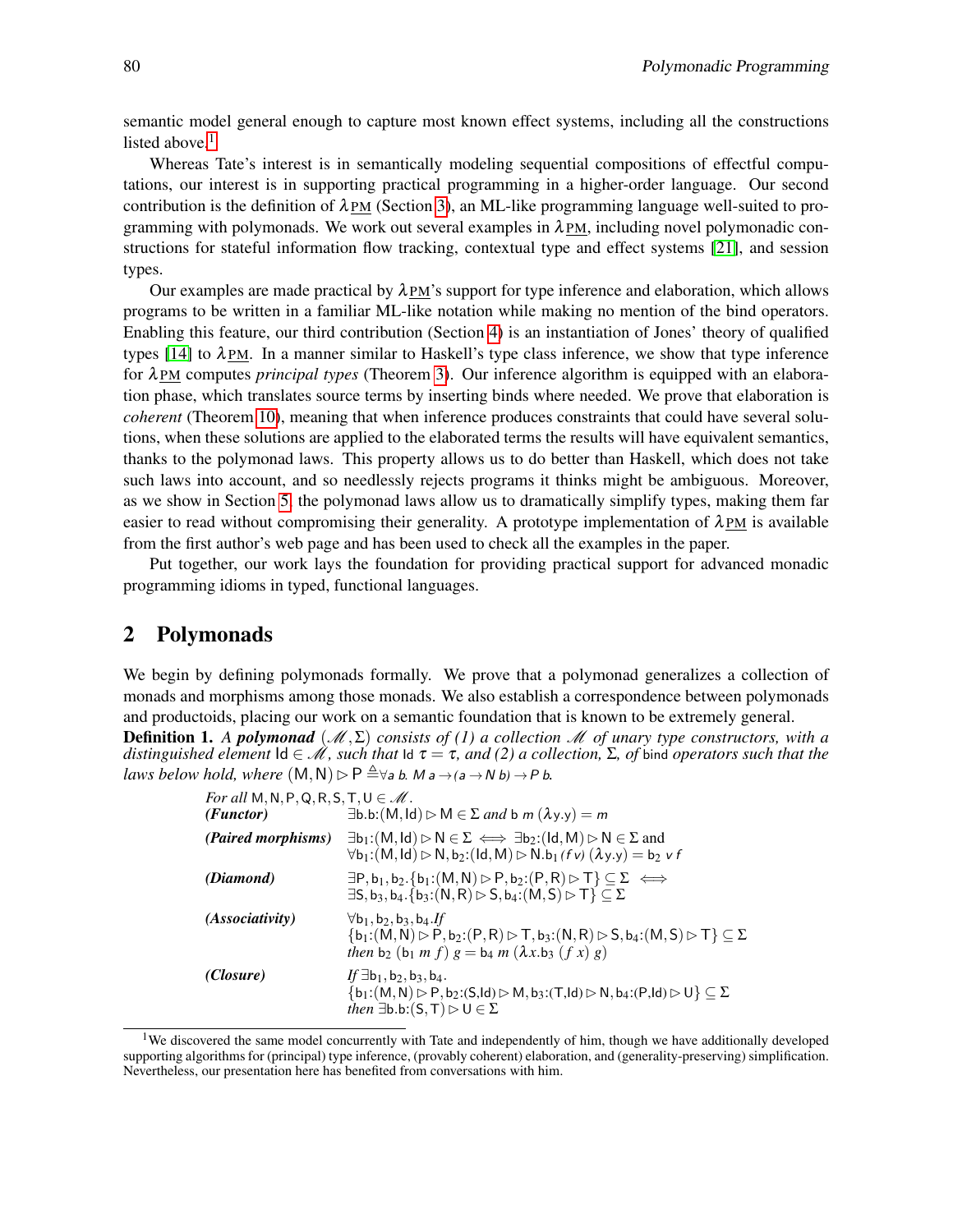Definition [1](#page-1-2) may look a little austere, but there is a simple refactoring that recovers the structure of functors and monad morphisms from a polymonad.<sup>[2](#page-2-2)</sup> Given  $(M,\Sigma)$ , we can easily construct the following sets:

```
(Maps) M = {(\lambda fm.\text{bind } m f): (a \rightarrow b) \rightarrow M a \rightarrow M b | bind: (M,Id) \triangleright M \in \Sigma}
(Units) U = \{(\lambda x.\text{bind } x (\lambda y.y)) : \mathsf{a} \to \mathsf{M} \mathsf{a} \mid \text{bind} : (\mathsf{Id}, \mathsf{Id}) \triangleright \mathsf{M} \in \Sigma \}<br>(Lifts) L = \{(\lambda x.\text{bind } x (\lambda y.y)) : \mathsf{M} \mathsf{a} \to \mathsf{N} \mathsf{a} \mid \text{bind} : (\mathsf{M}, \mathsf{Id}) \triangleright \mathsf{N} \in \Sigma \}= \{(\lambda x.\text{bind } x (\lambda y.y)) : \mathsf{M} \land \rightarrow \mathsf{N} \land \mathsf{bind} : (\mathsf{M},\mathsf{Id}) \rhd \mathsf{N} \in \Sigma \}
```
It is fairly easy to show that the above structure satisfies generalizations of the familiar laws for monads and monad morphisms. For example, one can prove bind (unit *e*)  $f = f e$ , and lift (unit<sub>1</sub> *e*) = unit<sub>2</sub> *e* for all suitably typed unit<sub>1</sub>, unit<sub>2</sub>  $\in U$ , lift  $\in L$  and bind  $\in \Sigma$ .

With these intuitions in mind, one can see that the **Functor** law ensures that each  $M \in \Sigma$  has a map in *M*, as expected for monads. From the construction of *L*, one can see that a bind  $(M,Id) \triangleright N$  is just a morphism from M to N. Since this comes up quite often, we write  $M \hookrightarrow N$  as a shorthand for  $(M,Id) \triangleright N$ . The Paired morphisms law amounts to a coherence condition that all morphisms can be re-expressed as binds. The Associativity law is the familiar associativity law for monads generalized for both our more liberal typing for bind operators and for the fact that we have a *collection* of binds rather than a single bind. The **Diamond** law essentially guarantees a coherence property for associativity, namely that it is always possible to complete an application of **Associativity**. The **Closure** law ensures closure under composition of monad morphisms with binds, also for coherence.

It is easy to prove that every collection of monads and monad morphisms is also a polymonad. In fact, in Appendix [A,](#page-18-0) we prove a stronger result that relates polymonads to Tate's *productoids* [\[27\]](#page-17-5).

#### <span id="page-2-0"></span>Theorem 2. *Every polymonad gives rise to a productoid, and every productoid that contains an* Id *element and whose joins are closed with respect to the lifts, is a polymonad.*

Tate developed productoids as a categorical foundation for effectful computation. He demonstrates the expressive power of productoids by showing how they subsume other proposed extensions to monads [\[29,](#page-17-2) [8,](#page-16-7) [3\]](#page-16-4). This theorem shows polymonads can be soundly interpreted using productoids. Strictly speaking, productoids are more expressive than polymonads, since they do not, in general, need to have an Id element, and only satisfy a slightly weaker form of our Closure condition. However, these restrictions are mild, and certainly in categories that are Cartesian closed, these conditions are trivially met for all productoids. Thus, for programming purposes, polymonads and productoids have exactly the same expressive power. The development of the rest of this paper shows, for the first time, how to harness this expressive power in a higher-order programming language, tackling the problem of type inference, elaborating a program while inserting binds, and proving elaboration coherent.

## <span id="page-2-1"></span>3 Programming with polymonads

This section presents  $\lambda_{PM}$ , an ML-like language for programming with polymonads. We also present several examples that provide a flavor of programming in  $\lambda PM$ . As such, we aim to keep our examples as simple as possible while still showcasing the broad applicability of polymonads. For a formal characterization of the expressiveness of polymonads, we appeal to Theorem [2.](#page-2-0)

<span id="page-2-2"></span><sup>&</sup>lt;sup>2</sup>An online version of this paper provides an equivalent formulation of Definition [1](#page-1-2) in terms of join operators instead of binds. It can be found here: <http://research.microsoft.com/en-us/um/people/nswamy/papers/polymonads.pdf>. The join-based definition is perhaps more natural for a reader with some familiarity with category theory; the bind-based version shown here is perhaps more familiar for a functional programmer.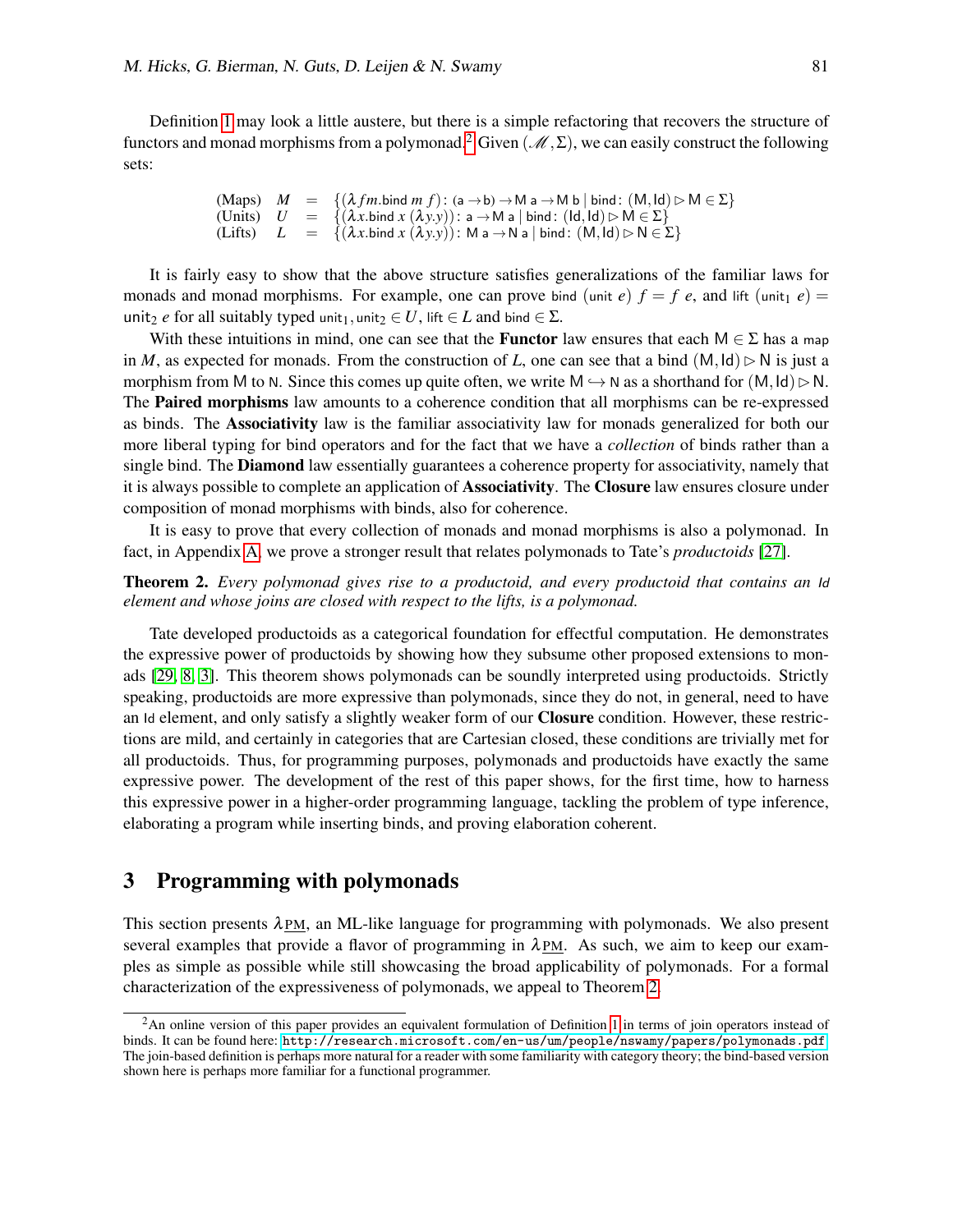|        | Signatures( $\mathcal{M}, \Sigma$ ): k-ary constructors $\mathcal{M} ::= \cdot   M/k, \mathcal{M}$<br>ground constructor $M ::= M \overline{\tau}$<br>bind set<br>theory constraints | Ф | $\Sigma$ ::= $\cdot   b : s, \Sigma$<br>bind specifications $s$ $::= \forall \bar{a} \cdot \Phi \Rightarrow (M_1, M_2) \triangleright M_3$                                                                                   |
|--------|--------------------------------------------------------------------------------------------------------------------------------------------------------------------------------------|---|------------------------------------------------------------------------------------------------------------------------------------------------------------------------------------------------------------------------------|
| Terms: | values<br>expressions                                                                                                                                                                |   | $v$ ::= $x   c   \lambda x.e$<br>$e$ ::= $v   e_1 e_2   \text{let } x = e_1 \text{ in } e_2$<br>if e then $e_1$ else $e_2$   letrec $f = v$ in e                                                                             |
| Types: | monadic types<br>value types<br>type schemes<br>bag of binds<br>bind type                                                                                                            |   | $m ::= M   \rho$<br>$\tau$ ::= $a   T \overline{\tau}   \tau_1 \rightarrow m \tau_2$<br>$\sigma$ ::= $\forall \bar{a}\bar{\rho} P \Rightarrow \tau$<br>$P$ ::= $\cdot   \pi, P$<br>$\pi$ ::= $(m_1, m_2) \triangleright m_3$ |

<span id="page-3-0"></span>Figure 1:  $\lambda$ PM: Syntax for signatures, types, and terms

**Polymonadic signatures.** A  $\lambda$ PM *polymonadic signature* ( $\mathcal{M}, \Sigma$ ) (Figure [1\)](#page-3-0) amends Definition [1](#page-1-2) in two ways. Firstly, each element *M* of *M* may be *type-indexed*—we write  $M/k$  to indicate that *M* is a  $(k+1)$ -ary type constructor (we sometimes omit k for brevity). For example, constructor  $W/1$  could represent an effectful computation so that *W* ε τ characterizes computations of type τ that have effect ε. Type indexed constructors (rather than large enumerations of non-indexed constructors) are critical for writing reusable code, e.g., so we can write functions like app :  $\forall a, b, \varepsilon. (a \rightarrow W \varepsilon b) \rightarrow a \rightarrow W \varepsilon b$ . We write M to denote *ground constructors*, which are monadic constructors applied to all their type indexes; e.g., *W*  $\varepsilon$  is ground. Secondly, a bind set  $\Sigma$  is not specified intensionally as a set, but rather extensionally using a language of *theory constraints* Φ. In particular, Σ is a list of mappings b:*s* where *s* contains a triple  $(M_1, M_2) \triangleright M_3$  along with constraints  $\Phi$ , which determine how the triple's constructors may be instantiated. For example, a mapping sube :  $\forall \varepsilon_1, \varepsilon_2 \in \varepsilon_1 \subseteq \varepsilon_2 \Rightarrow (W \varepsilon_1, \text{Id}) \triangleright W \varepsilon_2$  specifies the set of binds involving type indexes  $\varepsilon_1, \varepsilon_2$  such that the theory constraint  $\varepsilon_1 \subseteq \varepsilon_2$  is satisfied.

 $\lambda$ PM's type system is parametric in the choice of theory constraints  $\Phi$ , which allows us to encode a variety of prior monad-like systems with  $\lambda_{PM}$ . To interpret a particular set of constraints,  $\lambda_{PM}$  requires a theory entailment relation  $\models$ . Elements of this relation, written  $\Sigma \models \pi \leadsto b; \theta$ , state that there exists b: $\forall \bar{a}.\Phi \Rightarrow (M_1, M_2) \triangleright M_3$  in  $\Sigma$  and a substitution  $\theta'$  such that  $\theta \pi = \theta'(M_1, M_2) \triangleright M_3$ , and the constraints  $\theta'$ Φ are satisfiable. Here,  $\theta$  is a substitution for the free (non-constant) variables in π, while  $\theta'$  is an instantiation of the abstracted variables in the bind specification. Thus, the interpretation of  $\Sigma$  is the following set of binds:  $\{b:\pi | \Sigma \models \pi \leadsto b; \cdot\}$ . Signature  $(\mathscr{M}, \Sigma)$  is a polymonad if this set satisfies the polymonad laws (where each ground constructor is treated distinctly).

Our intention is that type indices are *phantom*, meaning that they are used as a type-level representation of some property of the polymonad's current state, but a polymonadic bind's implementation does not depend on them. For example, we would expect that binds treat objects of type  $W \varepsilon \tau$  uniformly, for all  $\varepsilon$ ; different values of  $\varepsilon$  could statically prevent unsafe operations like double-frees or dangling pointer dereferences. Of course, a polymonad may include other constructors distinct from *W* whose bind operators could have a completely different semantics. For example, if an object has different states that would affect the semantics of binds, or if other effectful features like exceptions were to be modeled, the programmer can use a different constructor *M* for each such feature. As such, our requirement that the type indices are phantom does not curtail expressiveness.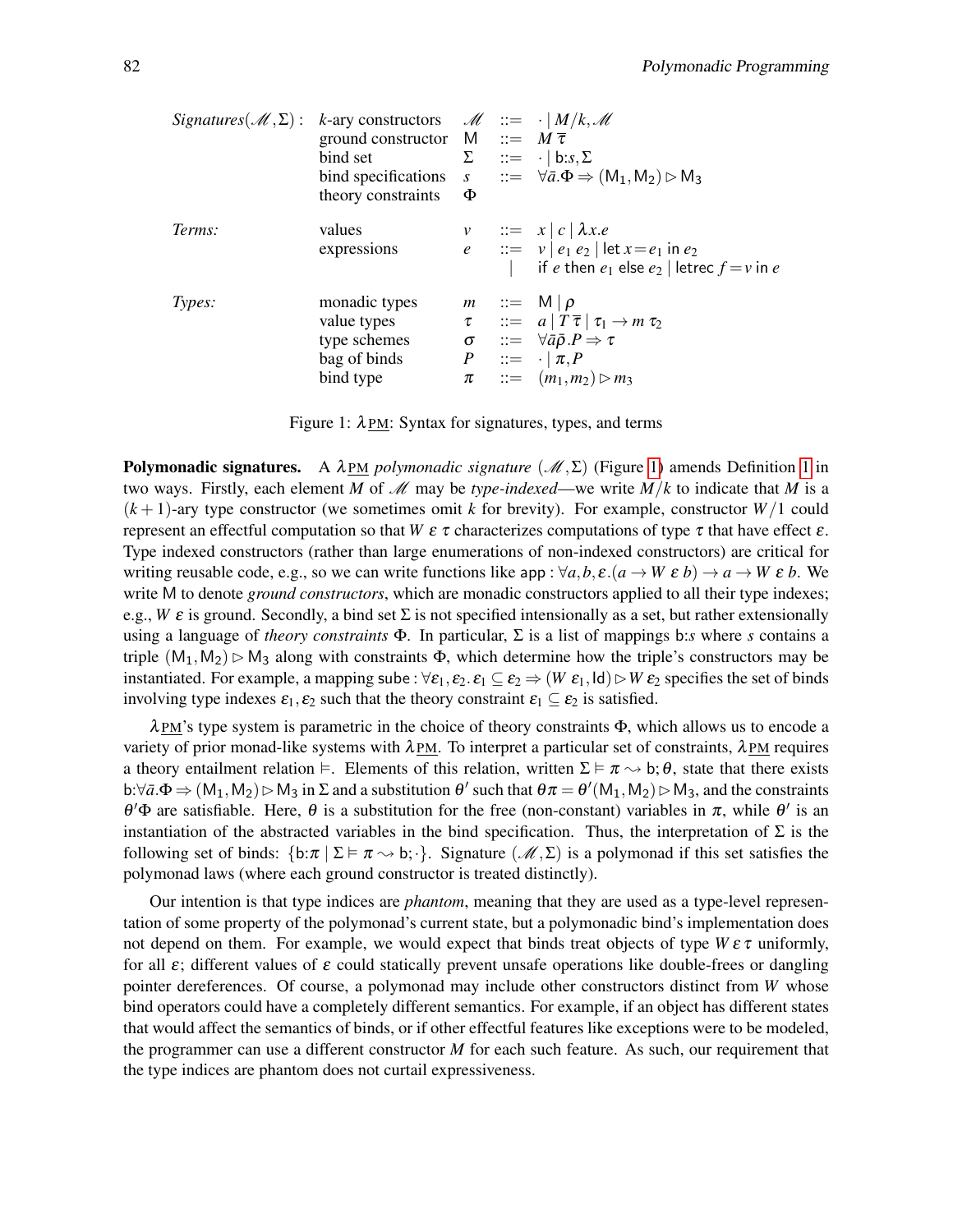| Signature:                                                                                                                                                                                                                                                                                                                                                                                                                                                                                         | Types and auxiliary functions:                                                                                                                                                                                                                                                                                                                                                                                                                                                                                                                                                                                                                                                                                                                                                                                                                                                                                                                                                                                               |     |                                                      |
|----------------------------------------------------------------------------------------------------------------------------------------------------------------------------------------------------------------------------------------------------------------------------------------------------------------------------------------------------------------------------------------------------------------------------------------------------------------------------------------------------|------------------------------------------------------------------------------------------------------------------------------------------------------------------------------------------------------------------------------------------------------------------------------------------------------------------------------------------------------------------------------------------------------------------------------------------------------------------------------------------------------------------------------------------------------------------------------------------------------------------------------------------------------------------------------------------------------------------------------------------------------------------------------------------------------------------------------------------------------------------------------------------------------------------------------------------------------------------------------------------------------------------------------|-----|------------------------------------------------------|
| $M = IST/2$                                                                                                                                                                                                                                                                                                                                                                                                                                                                                        | $\tau$ :                                                                                                                                                                                                                                                                                                                                                                                                                                                                                                                                                                                                                                                                                                                                                                                                                                                                                                                                                                                                                     | ... | \n $\lvert \text{interf } \tau \rvert L \rvert H$ \n |
| $\Phi ::= l_1 \sqsubseteq l_2   \Phi_1, \Phi_2$                                                                                                                                                                                                                                                                                                                                                                                                                                                    | \n $\forall l. \text{interf } l \rightarrow \text{IST } H \text{ } l \text{ } \text{int}$ \n                                                                                                                                                                                                                                                                                                                                                                                                                                                                                                                                                                                                                                                                                                                                                                                                                                                                                                                                 |     |                                                      |
| $\Sigma = bld$ : \n $\forall p, l \text{ } d \rightarrow \text{ } d$ ,\n $\forall p, l \text{ } d \rightarrow \text{ IST } p \text{ } l$ ,\n $\forall p, l, l_1, p_2, l_2, p_2 \sqsubseteq p_1, l_1 \sqsubseteq l_2 \Rightarrow$ \n $\begin{array}{c}\n \text{Example program:} \\  \text{for } p_1 l_1 \rightarrow \text{IST } p_2 l_2, \\  \text{for } p_1 l_1, p_2, l_2, p_2 \sqsubseteq p_1, l_1 \sqsubseteq l_2 \Rightarrow \\  \text{for } p_1 l_1, p_2, l_2, p_3, l_3.\n    \end{array}$ \n | \n        Let currenterest = read interest in\n $\begin{array}{c}\n \text{if curimeters = read interest in} \\  \text{if curimeters = read interest in} \\  \text{if currinterest = read savings in} \\  \text{if currplanes = red savings in} \\  \text{if currplanes = red savings in} \\  \text{if currplanes = red savings in} \\  \text{if currplanes = red savings in} \\  \text{if currplanes = red savings in} \\  \text{if currplanes = red savings in} \\  \text{if currihalance = read savings in} \\  \text{if currihedance = curlalance = red savings in} \\  \text{if currinterest = red{\text{ } sum of} \\  \text{if currinterest = red{\text{ } sum of} \\  \text{if currinterest = red{\text{ } sum of} \\  \text{if currinterest = red{\text{ } sum of} \\  \text{if currinterest = red{\text{ } sum of} \\  \text{if currinterest = red{\text{ } sum of} \\  \text{if currinterest = red{\text{ } sum of} \\  \text{if currinterest = red{\text{ } sum of} \\  \text{if currinterest = red{\text{ } sum$ |     |                                                      |

<span id="page-4-0"></span>Figure 2: Polymonad *IST*, implementing stateful information flow control

Terms and types.  $\lambda$ PM's term language is standard.  $\lambda$ PM programs do not explicitly reference binds, but are written in *direct style*, with implicit conversions between computations of type *m* τ and their τ-typed results. Type inference determines the bind operations to insert (or abstract) to type check a program.

To make inference feasible, we rely crucially on  $\lambda$ PM's call-by-value structure. Following our prior work on monadic programming for ML [\[26\]](#page-17-7), we restrict the shape of types assignable to a  $\lambda_{PM}$  program by separating value types τ from the types of polymonadic computations *m* τ. Here, metavariable *m* may be either a ground constructor M or a polymonadic type variable  $\rho$ . The co-domain of every function is required to be a computation type  $m$   $\tau$ , although pure functions can be typed  $\tau \to \tau'$ , which is a synonym for  $\tau \to$  ld  $\tau'$ . We also include types *T*  $\bar{\tau}$  for fully applied type constructors, e.g., list *int*.

Programs can also be given type schemes  $\sigma$  that are polymorphic in their polymonads, e.g.,  $\forall a, b, \rho$ .  $(a \rightarrow \rho b) \rightarrow a \rightarrow \rho b$ . Here, the variable *a* ranges over value types  $\tau$ , while  $\rho$  ranges over ground constructors M. Type schemes may also be qualified by a set *P* of bind constraints  $\pi$ . For example,  $\forall \rho.(\rho, \text{Id}) \triangleright M \Rightarrow (int \rightarrow \rho int) \rightarrow M$  *int* is the type of a function that abstracts over a bind having shape  $(\rho, \text{Id}) \triangleright M$ . Notice that  $\pi$  triples may contain polymonadic type variables  $\rho$  while specification triples  $s \in \Sigma$  may not. Moreover,  $\Phi$  constraints never appear in  $\sigma$ , which is thus entirely independent of the choice of the theory.

#### <span id="page-4-1"></span>3.1 Polymonadic information flow controls

Polymonads are appealing because they can express many interesting constructions as we now show.

Figure [2](#page-4-0) presents a polymonad *IST*, which implements *stateful* information flow tracking [\[6,](#page-16-5) [25,](#page-17-8) [19,](#page-17-9) [5,](#page-16-8) [1\]](#page-16-9). The idea is that some program values are secret and some are public, and no information about the former should be learned by observing the latter—a property called noninterference [\[11\]](#page-16-10). In the setting of *IST*, we are worried about leaks via the heap.

Heap-resident storage cells are given type *intref l* where *l* is the secrecy label of the referenced cell. Labels  $l \in \{L, H\}$  form a lattice with order  $L \sqsubset H$ . A program is acceptable if data labeled *H* cannot flow, directly or indirectly, to computations or storage cells labeled *L*. In our polymonad implementation, *L* and *H* are just types *T* (but only ever serve as indexes), and the lattice ordering is implemented by theory constraints  $l_1 \sqsubseteq l_2$  for  $l_1, l_2 \in \{L, H\}.$ 

The polymonadic constructor *IST*/2 uses secrecy labels for its type indexes. A computation with type *IST p l*  $\tau$  potentially writes to references labeled *p* and returns a  $\tau$ -result that has security label *l*;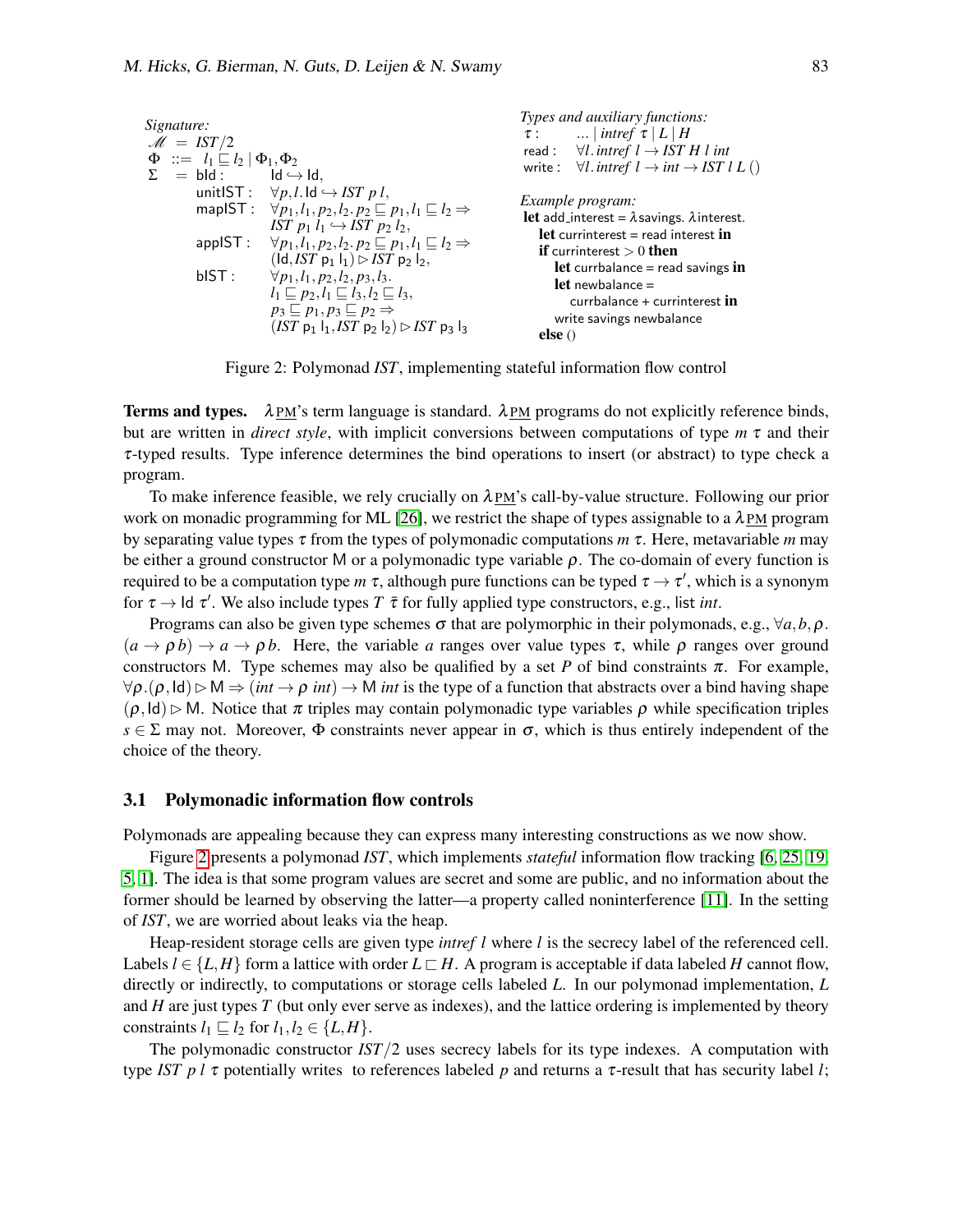we call *p* the *write label* and *l* the *output label*. Function read reads a storage cell, producing a *IST H l int* computation—the second type index *l* matches that of *l*-labeled storage cell. Function write writes a storage cell, producing a *IST l L* () computation—the first type index *l* matches the label of the writtento storage cell. *H* is the most permissive write label and so is used for the first index of read, while *L* is the most permissive output label and so is used for the second index of write.

Aside from the identity bind bId, implemented as reverse apply, there are four kinds of binds. Unit unitIST *p l* lifts a normal term into an *IST* computation. Bind mapIST *p l* lifts a computation into a more permissive context (i.e.,  $p_2$  and  $l_2$  are at least as permissive as  $l_1$  and  $l_2$ ), and appIST  $p l$  does likewise, and are implemented using mapIST as follows: appIST  $p l = \lambda x.\lambda f$ .mapIST  $p l (f x) (\lambda x.x)$ . Finally, bind bIST composes a computation *IST*  $p_1$  *l*<sub>1</sub>  $\alpha$  with a function  $\alpha \rightarrow IST$   $p_2$  *l*<sub>2</sub>  $\beta$ . The constraints ensure safe information flow:  $l_1 \sqsubseteq p_2$  prevents the second computation from leaking information about its  $l_1$ -secure  $\alpha$ -typed argument into a reference cell that is less than  $l_1$ -secure. Dually, the constraints  $l_1 \sqsubseteq l_3$  and  $l_2 \sqsubseteq l_3$  ensure that the  $\beta$ -typed result of the composed computation is at least as secure as the results of each component. The final constraints  $p_3 \sqsubseteq p_1$  and  $p_3 \sqsubseteq p_2$  ensure that the write label of the composed computation is a lower bound of the labels of each component.

Proving ( $\mathcal{M}, \Sigma$ ) satisfies the polymonad laws is straightforward. The functor and paired morphism laws are easy to prove. The diamond law is more tedious: we must consider all possible pairs of binds that compose. This reasoning involves consideration of the theory constraints as implementing a lattice, and so would work for any lattice of labels, not just *H* and *L*. In all, there were ten cases to consider. We prove the associativity law for the same ten cases. This proof is straightforward as the implementation of *IST* ignores the indexes: read, write and various binds are just as in a normal state monad, while the indexes serve only to prevent illegal flows. Finally, proving closure is relatively straightforward—we start with each possible bind shape and then consider correctly-shaped flows into its components; in all there were eleven cases.

Example. The lower right of Figure [2](#page-4-0) shows an example use of *IST*. The add interest function takes two reference cells, savings and interest, and modifies the former by adding to it the latter if it is non-negative.<sup>[3](#page-5-0)</sup> Notice that expressions of type *IST p l*  $\tau$  are used as if they merely had type  $\tau$ —see the branch on currinterest, for example. The program is rewritten during type inference to insert, or abstract, the necessary binds so that the program type checks. This process results in the following type for <code>add\_interest: $^{\rm 4}$  $^{\rm 4}$  $^{\rm 4}$ </code>

 $\forall \rho_6, \rho_{27}, a_1, a_2.P \Rightarrow$  *intref*  $a_1 \rightarrow$  *intref*  $a_2 \rightarrow \rho_{27}$  () where  $P = (Id, Id) \rhd \rho_6$ , (*IST H* a<sub>1</sub>, *IST* a<sub>1</sub> *L*)  $\rhd \rho_6$ , (*IST H* a<sub>2</sub>,  $\rho_6$ )  $\rhd \rho_{27}$ 

The rewritten version of add interest starts with a sequence of  $\lambda$  abstractions, one for each of the bind constraints in *P*. If we imagine these are numbered b1 ... b3, e.g., where b1 is a bind with type ( $\text{Id}, \text{Id}$ )  $\rho_6$ , then the term looks as follows (notation ... denotes code elided for simplicity):

```
λsavings. λinterest. b3 (read interest)
```
( $\lambda$  currinterest. **if** currinterest  $> 0$  **then** (b2 ...) **else** (b1 () ( $\lambda$  z. z)))

In a program that calls add interest, the bind constraints will be solved, and actual implementations of these binds will be passed in for each of b*<sup>i</sup>* (using a kind of dictionary-passing style as with Haskell type classes).

Looking at the type of add interest we can see how the constraints prevent improper information flows. In particular, if we tried to call add interest with  $a_1 = L$  and  $a_2 = H$ , then the last two constraints become

<span id="page-5-0"></span><sup>&</sup>lt;sup>3</sup>For ease of presentation, the program in Figure [2](#page-4-0) uses **let** to sequence computations. This is not essential, e.g., we need not have let-bound currbalance.

<span id="page-5-1"></span><sup>&</sup>lt;sup>4</sup>This and other example types were generated by our prototype implementation.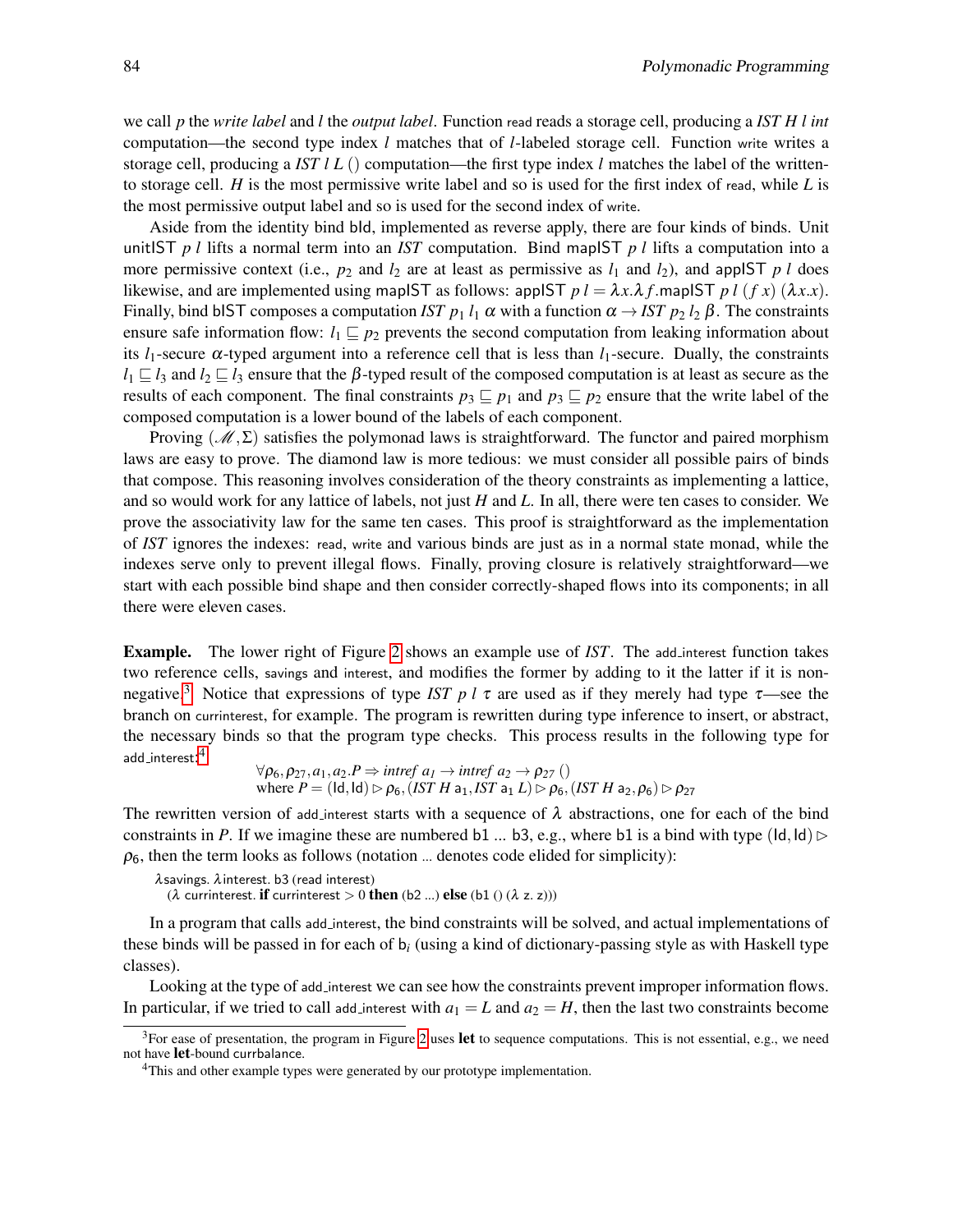$$
\mathcal{M} = CE/3
$$
  
\n
$$
\Sigma = \text{bld} : (\text{Id}, \text{Id}) \rhd \text{Id}, \qquad \tau = \text{if } \{A_1\} \dots \{A_n\} \mid \emptyset \mid \top \mid \tau_1 \cup \tau_2
$$
  
\n
$$
\text{unitce} : (\text{Id}, \text{Id}) \rhd \text{CET} \emptyset \qquad \text{if } \{A_1\} \dots \{A_n\} \mid \emptyset \mid \top \mid \tau_1 \cup \tau_2
$$
  
\n
$$
\text{oppce} : \forall \alpha_1, \alpha_2, \varepsilon_1, \varepsilon_2, \omega_1, \omega_2.
$$
  
\n
$$
(\alpha_2 \subseteq \alpha_1, \varepsilon_1 \subseteq \varepsilon_2, \omega_2 \subseteq \omega_1) \Rightarrow \qquad \text{Auxiliary functions:}
$$
  
\n
$$
(\text{Id}, \text{CE } \alpha_1 \varepsilon_1 \omega_1) \rhd \text{CE } \alpha_2 \varepsilon_2 \omega_2 \qquad \text{read} : \forall \alpha, \omega, r \text{.interf } r \rightarrow \text{CE } \alpha \text{ r } \omega \text{ int}
$$
  
\n
$$
(\alpha_2 \subseteq \alpha_1, \varepsilon_1 \subseteq \varepsilon_2, \omega_2 \subseteq \omega_1) \Rightarrow \qquad \text{write} : \forall \alpha, \omega, r \text{.interf } r \rightarrow \text{int } \rightarrow \text{CE } \alpha \text{ r } \omega \text{ ()}
$$
  
\n
$$
(\alpha_2 \subseteq \alpha_1, \varepsilon_1 \subseteq \varepsilon_2, \omega_2 \subseteq \omega_1) \Rightarrow
$$
  
\n
$$
(\text{CE } \alpha_1 \varepsilon_1 \omega_1, \text{Id}) \rhd \text{CE } \alpha_2 \varepsilon_2 \omega_2
$$
  
\n
$$
\text{bindce} : \forall \alpha_1, \varepsilon_1, \omega_1, \alpha_2, \varepsilon_2, \omega_2, \varepsilon_3.
$$
  
\n
$$
\varepsilon_2 \cup \omega_2 = \omega_1, \varepsilon_1 \cup \alpha_1 = \alpha_2, \varepsilon_1 \cup \varepsilon_2 = \varepsilon_3) \Rightarrow
$$
  
\n
$$
(\
$$

<span id="page-6-0"></span>Figure 3: Polymonad expressing contextual type and effect systems

 $(IST H L, IST L L) \triangleright \rho_6$ ,  $(IST H H, \rho_6) \triangleright \rho_{27}$ , and so we must instantiate  $\rho_6$  and  $\rho_{27}$  in a way allowed by the signature in Figure [2.](#page-4-0) While we can legally instantiate  $\rho_6 = IST L l_3$  for any  $l_3$  to solve the second constraint, there is then no possible instantiation of  $\rho_{27}$  that can solve the third constraint. After substituting for  $\rho_6$ , this constraint has the form (*IST H H*, *IST L l*<sub>3</sub>)  $\rhd \rho_{27}$ , but this form is unacceptable because the *H* output of the first computation could be leaked by the *L* side effect of the second computation. On the other hand, all other instantiations of  $a_1$  and  $a_2$  (e.g.,  $a_1 = H$  and  $a_2 = L$  to correspond to a secret savings account but a public interest rate) do have solutions and do not leak information. Having just discussed the latter two constraints, consider the first,  $(\mathsf{Id}, \mathsf{Id}) \triangleright \rho_6$ . This constraint is important because it says that  $\rho_6$  must have a unit, which is needed to properly type the else branch; units are not required of a polymonad in general.

The type given above for add interest is not its principal type, but an *improved* one. As it turns out, the principal type is basically unreadable, with 19 bind constraints! Fortunately, Section [5](#page-14-0) shows how some basic rules can greatly simplify types without reducing their applicability, as has been done above. Moreover, our coherence result (given in the next section) assures that the corresponding changes to the elaborated term do not depend on the particular simplifications: the polymonad laws ensure all such elaborations will have the same semantics.

#### 3.2 Contextual type and effect systems

Wadler and Thiemann [\[29\]](#page-17-2) showed how a monadic-style construct can be used to model type and effect systems. Polymonads can model standard effect systems, but more interestingly can be used to model *contextual effects* [\[21\]](#page-17-6), which augment traditional effects with the notion of *prior* and *future* effects of an expression within a broader context. As an example, suppose we are using a language that partitions memory into *regions*  $R_1, ..., R_n$  and reads/writes of references into region *R* have effect  $\{R\}$ . Then in the context of the program read  $r_1$ ; read  $r_2$ , where  $r_1$  points into region  $R_1$  and  $r_2$  points into region  $R_2$ , the contextual effect of the subexpression read  $r_1$  would be the triple  $[0;\{R_1\};\{R_2\}]$ : the prior effect is empty, the present effect is  $\{R_1\}$ , and the future effect is  $\{R_2\}$ .

Figure [3](#page-6-0) models contextual effects as the polymonad *CE*  $\alpha \varepsilon \omega \tau$ , for the type of a computation with prior, present, and future effects  $\alpha$ ,  $\varepsilon$ , and  $\omega$ , respectively. Indices are sets of atomic effects  $\{A_1\} \dots \{A_n\}$ , with  $\emptyset$  the empty effect,  $\top$  the effect set that includes all other effects, and ∪ the union of two effects. We also introduce theory constraints for subset relations and extensional equality on sets, with the obvious interpretation. As an example source of effects, we include read and write functions on references into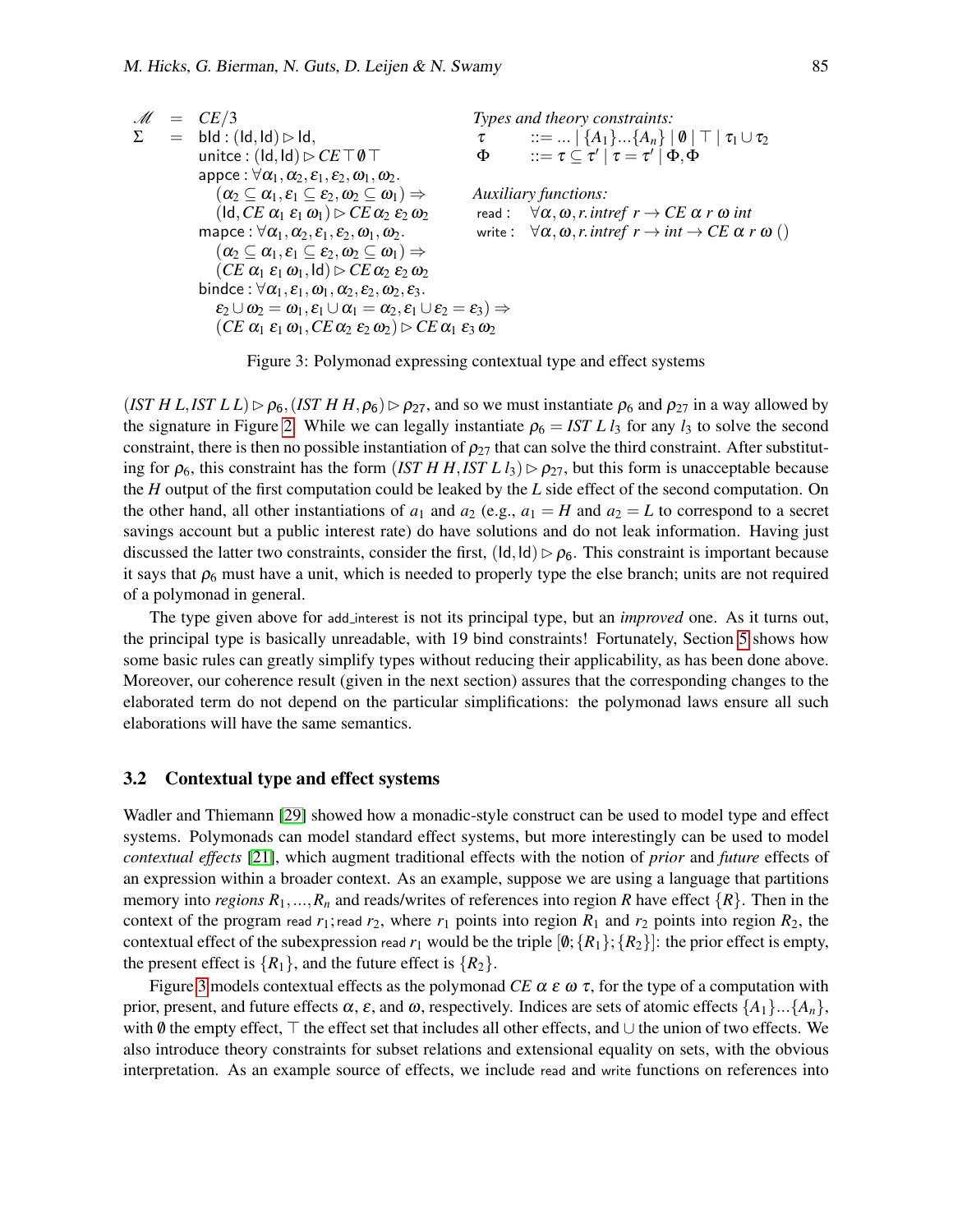|  | $M = Id, A/2$                                               | Types:                                                               |
|--|-------------------------------------------------------------|----------------------------------------------------------------------|
|  | $=$ bld : (ld, ld) $>$ ld,                                  | $\tau ::= \dots  $ send $\tau_1 \tau_2  $ recv $\tau_1 \tau_2  $ end |
|  | mapA : $\forall p, r$ . (A p r, ld) $\triangleright$ A p r, |                                                                      |
|  | $appA: \forall p, r.$ (ld, A p r) $\triangleright$ A p r,   | <b>Auxiliary functions:</b>                                          |
|  | unitA : $\forall p$ . (Id, Id) $\triangleright$ A p p,      | send: $\forall a, q, a \rightarrow A$ (send a q) q ()                |
|  | bindA: $\forall p,q,r$ . $(A pq, A qr) \triangleright A pr$ | recv: $\forall a, q. () \rightarrow A (recvaq)qa$                    |

<span id="page-7-1"></span>Figure 4: Parameterized monad for session types, expressed as a polymonad

region sets *r*. The bind unitce ascribes a pure computation as having an empty effect and any prior and future effects. The binds appce and mapce express that it is safe to consider an additional effect for the current computation (the  $\epsilon$ s are covariant), and fewer effects for the prior and future computations (αs and ωs are contravariant). Finally, bindce composes two computations such that the future effect of the first computation includes the effect of the second one, provided that the prior effect of the second computation includes the first computation; the effect of the composition includes both effects, while the prior effect is the same as before the first computation, and the future effect is the same as after the second computation.

#### 3.3 Parameterized monads, and session types

Finally, we show  $\lambda$ PM can express Atkey's parameterized monad [\[3\]](#page-16-4), which has been used to encode disciplines like regions [\[17\]](#page-17-3) and session types [\[23\]](#page-17-4). The type constructor *A p q* τ can be thought of (informally) as the type of a computation producing a  $\tau$ -typed result, with a pre-condition p and a postcondition *q*.

As a concrete example, Figure [4](#page-7-1) gives a polymonadic expression of Pucella and Tov's notion of session types [\[23\]](#page-17-4). The type  $A p q \tau$  represents a computation involved in a two-party session which starts in protocol state *p* and completes in state *q*, returning a value of type  $\tau$ . The key element of the signature  $\Sigma$  is the bindA, which permits composing two computations where the first's post-condition matches the second's precondition. We use the type index *send*  $\tau q$  to denote a protocol state that requires a message of type  $\tau$  to be sent, and then transitions to q. Similarly, the type index  $\text{rev} \tau \tau$  denotes the protocol state in which once a message of type  $\tau$  is received, the protocol transitions to  $r$ . We also use the index *end* to denote the protocol end state. The signatures of two primitive operations for sending and receiving messages capture this behavior.

As an example, the following  $\lambda$ PM program implements one side of a simple protocol that sends a message x, waits for an integer reply y, and returns y+1.

> let go =  $\lambda$ x. let = send x in incr (recv ()) Simplified type:  $\forall a, b, q, \rho$ . (*A*(*send ab*)*b*, *A*(*recv int q*)*q*)) $\rhd \rho \Rightarrow (a \rightarrow \rho \text{ int})$

There are no specific theory constraints for session types: constraints simply arise by unification and are solved as usual when instantiating the final program (e.g., to call go 0).

## <span id="page-7-0"></span>4 Coherent type inference for  $\lambda$ PM

This section defines our declarative type system for  $\lambda_{PM}$  and proves that type inference produces principal types, and that elaborated programs are coherent.

Figure [5](#page-8-0) gives a syntax-directed type system, organized into two main judgments. The value-typing judgment  $P|\Gamma \vdash v : \tau \rightarrow e$  types a value v in an environment  $\Gamma$  (binding variables x and constants c to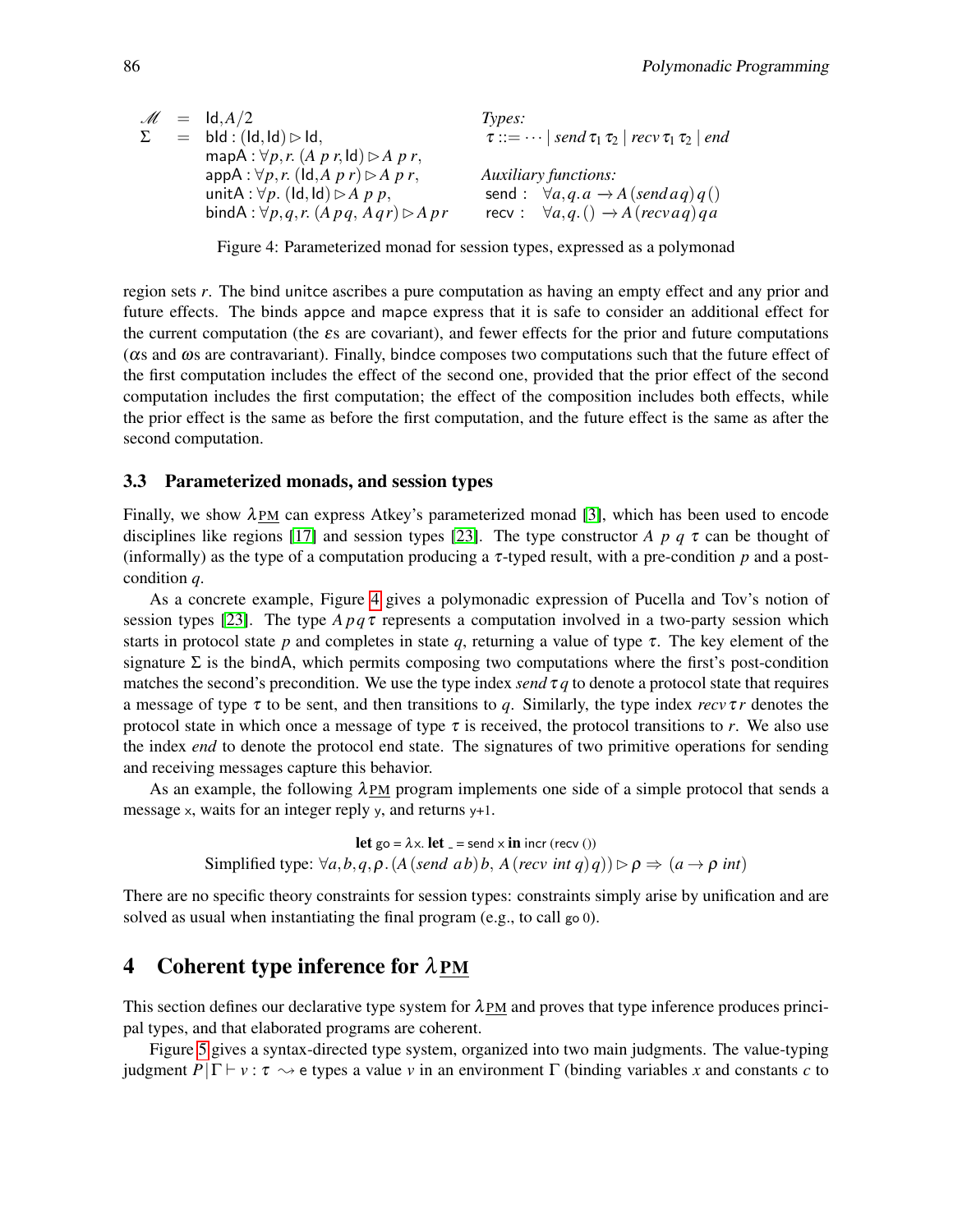$$
\begin{array}{|c|c|c|c|}\hline P & \forall \pi \in P'.\pi \in P \lor \pi \in \Sigma \qquad (\text{TS-Entail})\\ \hline P \models \sigma' & \theta = [\bar{\tau}/\bar{a}][\bar{m}/\bar{\rho}] & P \models \theta P_1\\ \hline P \models (\forall \bar{a}\bar{\rho}.P_1 \Rightarrow \tau) \geq \theta \tau \rightsquigarrow \text{app}(\theta P_1) & (\text{TS-Inst})\\ \hline P|\Gamma \vdash \nu : \tau \rightsquigarrow e & \nu \in \{x,c\} & P \models \Gamma(\nu) \geq \tau \rightsquigarrow f & (\text{TS-XC})\\ \hline P|\Gamma \vdash \lambda x.e. \tau_1 \mapsto e: m \tau_2 \rightsquigarrow e & (\text{TS-Lam})\\ \hline P|\Gamma \vdash \lambda x.e. \tau_1 \rightarrow m \tau_2 \rightsquigarrow \lambda x.e & (\text{TS-Lam})\\ \hline P|\Gamma \vdash e: m \tau \rightsquigarrow e & \overline{P_1|\Gamma \vdash \nu : \tau \rightsquigarrow e} & (\text{TS-Lam})\\ \hline P|\Gamma \vdash e: m \tau \rightsquigarrow e & \overline{P_1|\mathbf{d} \leftrightarrow m|\Gamma \vdash \nu : m \tau \rightsquigarrow \mathbf{b}_{\text{Id},\text{Id},\text{H}}}\n\hline P|\Gamma \vdash \text{etc.} \tau \Rightarrow e_1 \quad (\sigma, e_2) = \text{Gen}(\Gamma, P_1 \Rightarrow \tau, e_1)\\ \hline P|\Gamma \vdash \text{etc.} \tau \Rightarrow \nu \text{ in } \tau' \rightsquigarrow e_3\\ \hline P|\Gamma \vdash \text{etc.} \tau \Rightarrow e_1 \quad (\sigma, e_2) = \text{Gen}(\Gamma, P_1 \Rightarrow \tau, e_1) & (\text{TS-Rec})\\ \hline P|\Gamma \vdash \text{etc.} \tau \Rightarrow e_1 \quad (\sigma, e_2) = \text{Gen}(\Gamma, P_1 \Rightarrow \tau, e_1) & (\text{TS-Dec})\\ \hline P|\Gamma \vdash \text{etc.} \tau \Rightarrow \nu \text{ in } \tau' \rightsquigarrow e_3 & (\text{TS-Let})\\ \hline P|\Gamma \vdash e: m \tau' \rightsquigarrow e_3 & (\text{TS-Let})\\ \hline P|\Gamma \vdash e_1 : m_1 \tau_1 \rightsquigarrow e_1 & P|\Gamma, x : \tau_1 \
$$

<span id="page-8-0"></span>Figure 5: Syntax-directed type rules for  $\lambda_{\text{PM}}$ , where  $\Sigma$  is an implicit parameter.

type schemes) at the type τ, provided the constraints *P* are satisfiable. Moreover, it *elaborates* the value *v* into a lambda term e that explicitly contains binds, lifts, and evidence passing (as shown in Section [3.1\)](#page-4-1). However, note that the elaboration is independent and we can read just the typing rules by igoring the elaborated terms. The expression-typing judgment  $P|\Gamma \vdash e : m \tau \leadsto e$  is similar, except that it yields a computation type. Constraint satisfiability  $P \models P'$ , defined in the figure, states that  $P'$  is satisfiable under the hypothesis *P* if  $P' \subseteq P \cup \Sigma$  where we consider  $\pi \in \Sigma$  if and only if  $\Sigma \models \pi \leadsto b$ ; (for some b).

The rule (TS-XC) types a variable or constant at an instance of its type scheme in the environment.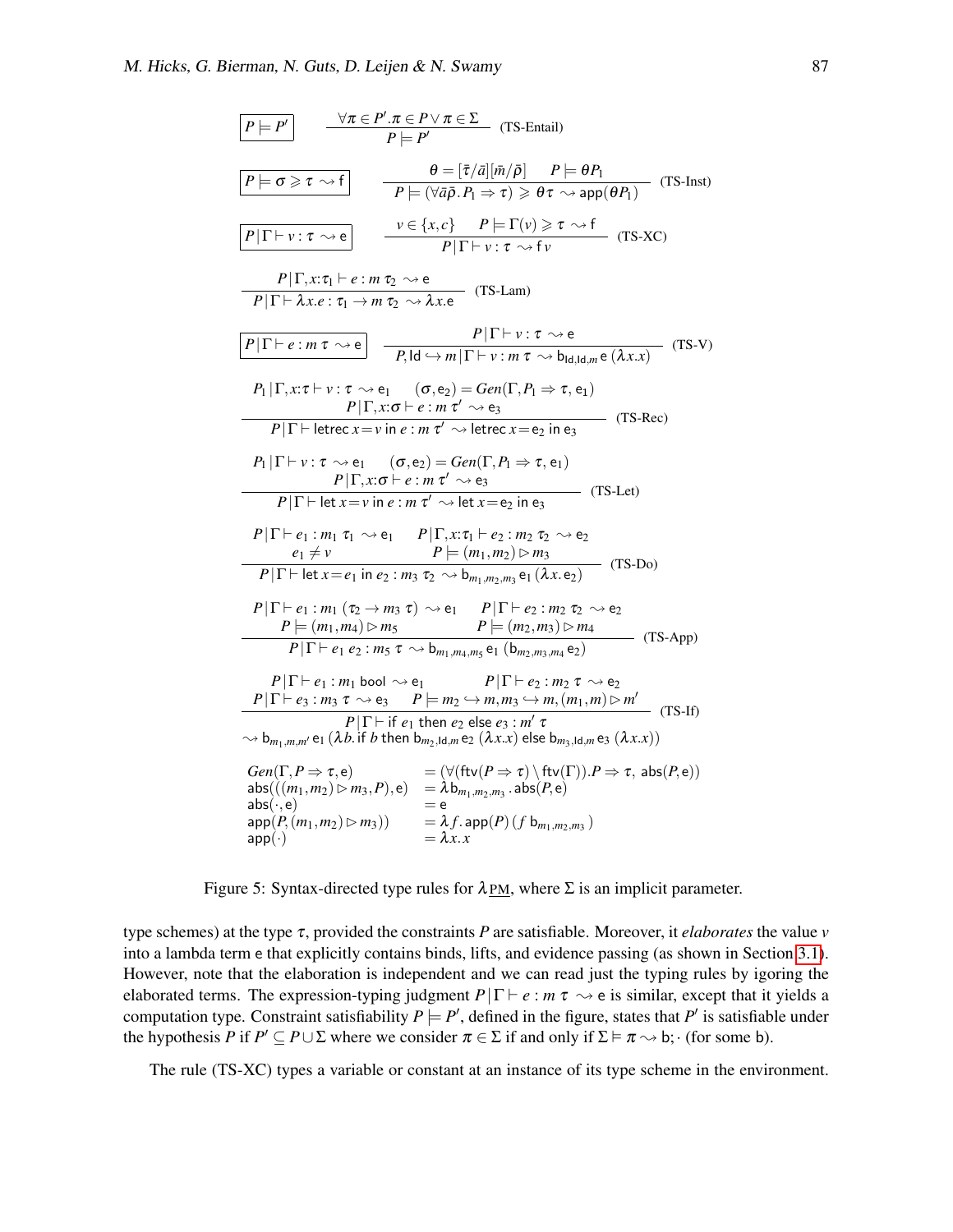| $[[x]]^*$                      | $= x$                                                                   |
|--------------------------------|-------------------------------------------------------------------------|
| $[[c]]^*$                      | $= c$                                                                   |
| $[[\lambda x.e]]^*$            | $= \lambda x$ . $[[e]]$                                                 |
| $[[v]]$                        | $= \text{ret } [[v]]^*$                                                 |
| $[[e_1 e_2]]$                  | $= \text{app } [[e_1]] [[e_2]]$                                         |
| $[[let x = v in e]]$           | $= \text{let } x = [[v]]^* in [[e]]$                                    |
| $[[let x = e_1 in e_2]]$       | $= \text{do } [[e_1]] [[\lambda x.e_2]]^*$ (when $e_1 \neq v$ )         |
| $[[if e_1 then e_2 else e_3]]$ | $= \text{cond } [[e_1]] [\lambda ()$ . $[[e_2]] \lambda ()$ . $[[e_3]]$ |
| $[let c f = v in e]]$          | $= \text{let } x \in [[v]]^* in [[e]]$                                  |
| $[let c f = v in e]]$          | $= \text{let } x \in [v]]^* in [[e]]$                                   |
| $[let c f = v in e]]$          | $= \text{let } x \in [v]]^* in [[e]]$                                   |
| $[let c f = v in e]]$          | $= \text{let } x \in [v]]^* in [[e]]$                                   |
| $[let c f = [v]]^* in [[e]]$   |                                                                         |
| $[let c f = v in e]]$          | $= \text{let } x \in [v]]^* in [[e]]$                                   |
| $$                             |                                                                         |

<span id="page-9-0"></span>Figure 6: Type inference for  $\lambda_{\text{PM}}$  via elaboration to OML

The instance relation for type schemes  $P \models \sigma \geq \tau \leadsto f$  is standard: it instantiates the bound variables, and checks that the abstracted constraints are entailed by the hypothesis *P*. The elaborated f term supplies the instantiated evidence using the app form. The rule (TS-Lam) is straightforward where the bound variable is given a value type and the body a computation type.

The rule (TS-V) allows a value  $v : \tau$  to be used as an expression by lifting it to a computation type *m* τ, so long as there exists a morphism (or unit) from the Id functor to *m*. The elaborated term uses  $b_{\text{Id},\text{Id},m}$  to lift explicitly to monad *m*. Note that for evidence we make up names ( $b_{\text{Id},\text{Id},m}$ ) based on the constraint ( $Id \rightarrow m$ ). This simplifies our presentation but an implementation would name each constraint explicitly [\[16\]](#page-16-11). We use the name  $b_{m_1,ld,m_2}$  for morphism constraints  $m_1 \hookrightarrow m_2$ , and use  $b_{m_1,m_2,m_3}$  for general bind constraints  $(m_1, m_2) \triangleright m_3$ .

(TS-Rec) types a recursive let-binding by typing the definition  $\nu$  at the same (mono-)type as the letrecbound variable  $f$ . When typing the body  $e$ , we generalize the type of  $f$  using a standard generalization function  $Gen(\Gamma, P \Rightarrow \tau, e)$ , which closes the type relative to  $\Gamma$  by generalizing over its free type variables. However, in constrast to regular generalization, we return both a generalized type, as well as an elaboration of e that takes all generalized constraints as explicit evidence parameters (as defined by rule abs). (TS-Let) is similar, although somewhat simpler since there is no recursion involved.

(TS-Do) is best understood by looking at its elaboration: since we are in a call-by-value setting, we interpret a let-binding as forcing and sequencing two computations using a single bind where  $e_1$  is typed monomorphically.

(TS-App) is similar to (TS-Do), where, again, since we use call-by-value, in the elaboration we sequence the function and its argument using two bind operators, and then apply the function. (TS-If) is also similar, since we sequence the expression  $e$  in the guard with the branches. As usual, we require the branches to have the same type. This is achieved by generating morphism constraints,  $m_2 \leftrightarrow m$  and  $m_3 \hookrightarrow m$  to coerce the type of each branch to a functor *m* before sequencing it with the guard expression.

#### 4.1 Principal types

The type rules admit principal types, and there exists an efficient type inference algorithm that finds such types. The way we show this is by a translation of polymonadic terms (and types) to terms (and types)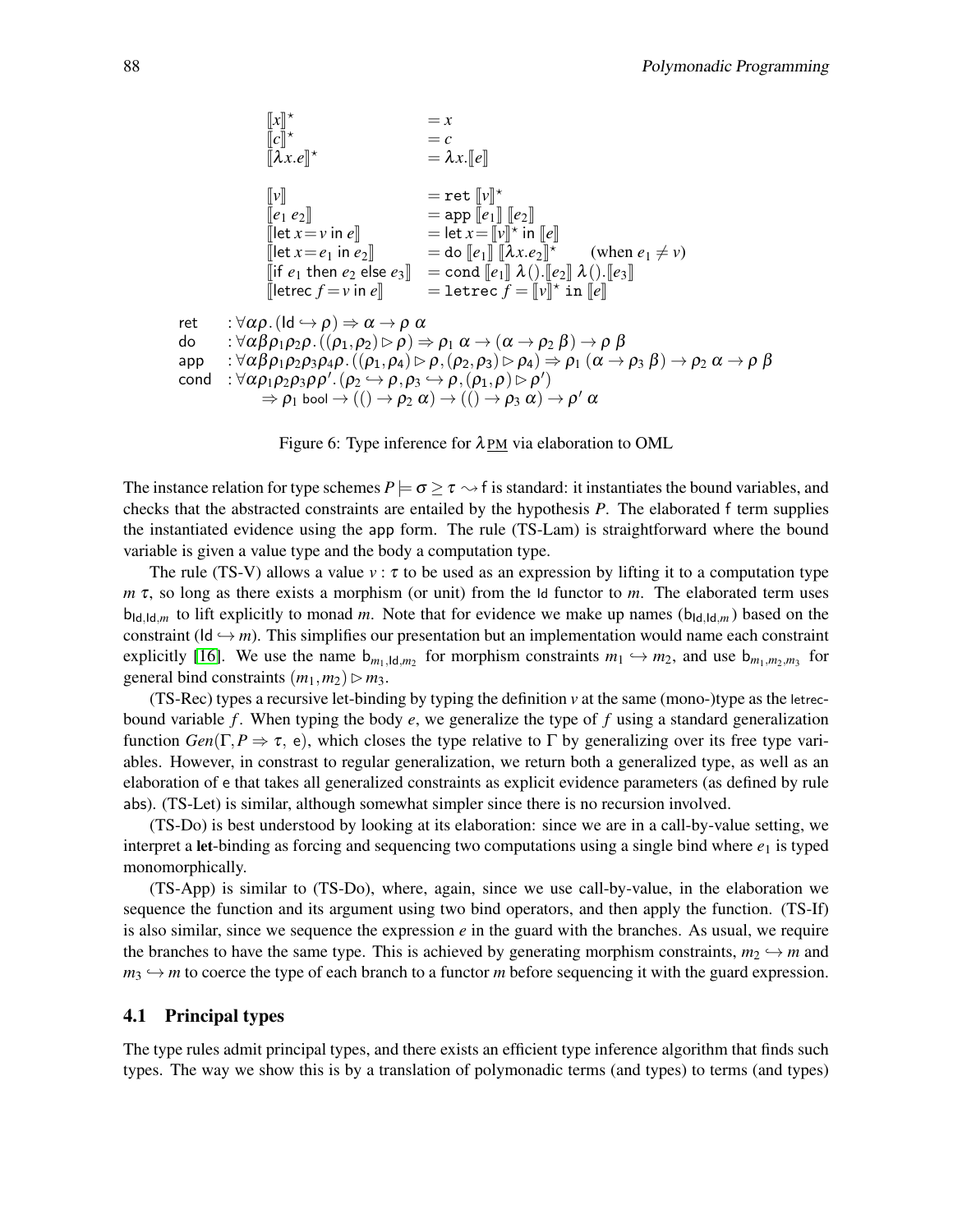in Overloaded ML (OML) [\[14\]](#page-16-6) and prove this translation is sound and complete: a polymonadic term is well-typed if and only if its translated OML term has an equivalent type. OML's type inference algorithm is known to enjoy principal types, so a corollary of our translation is that principal types exist for our system too.

We encode terms in our language into OML as shown in Figure [6.](#page-9-0) We rely on four primitive OML terms that force the typing of the terms to generate the same constraints as our type system does: ret for lifting a pure term, do for typing a do-binding, app for typing an application, and cond for conditionals. Using these primitives, we encode values and expressions of our system into OML.

We write  $P|\Gamma \vdash_{\text{OML}} e : \tau$  for a derivation in the syntax directed inference system of OML (cf. Jones [\[14\]](#page-16-6), Fig. 4).

<span id="page-10-0"></span>Theorem 3 (Encoding to OML is sound and complete).

**Soundness**: Whenever  $P|\Gamma \vdash v : \tau$  *we have*  $P|\Gamma \vdash_{\text{OML}} [v]^* : \tau$ . Similarly, whenever  $P|\Gamma \vdash e : m \tau$  then we have  $P|\Gamma \vdash e : m \tau$ *we have P* $|\Gamma \vdash_{\text{OML}} [e]$  : *m* τ*.* 

**Completeness**: Whenever  $P|\Gamma \vdash_{\text{OML}} [v]^* : \tau$ , then we have  $P|\Gamma \vdash v : \tau$ . Similarly, whenever  $P|\Gamma \vdash_{\text{OML}} [v]^* : \tau$ .  $\llbracket e \rrbracket$  : *m* τ, then we have  $P|\Gamma \vdash e$  : *m* τ.

The proof is by straightforward induction on the typing derivation of the term. It is important to note that our system uses the same instantiation and generalization relations as OML which is required for the induction argument. Moreover, the constraint entailment over bind constraints also satisfies the monotonicity, transitivity and closure under substitution properties required by OML. As a corollary of the above properties, our system admits principal types via the general-purpose OML type inference algorithm.

#### 4.2 Ambiguity

Seeing the previous OML translation, one might think we could directly translate our programs into Haskell since Haskell uses OML style type inference. Unfortunately, in practice, Haskell would reject many useful programs. In particular, Haskell rejects as ambiguous any term whose type  $\forall \bar{\alpha} \cdot P \Rightarrow \tau$ includes a variable  $\alpha$  that occurs free in *P* but not in  $\tau$ ;<sup>[5](#page-10-1)</sup> we call such type variables *open*. Haskell, in its generality, must reject such terms since the instantiation of an open variable can have operational effect, while at the same time, since the variable does not appear in  $\tau$ , the instantiation for it can never be uniquely determined by the context in which the term is used. A common example is the term show . read with the type (Show a, Read a)  $\Rightarrow$  String  $\rightarrow$  String, where a is open. Depending on the instantiation of a, the term may parse and show integers, or doubles, etc.

Rejecting all types that contain open variables works well for type classes, but it would be unacceptable for  $\lambda$  PM. Many simple terms have principal types with open variables. For example, the term  $\lambda f.\lambda x.f \ x \text{ has type } \forall ab \rho_1 \rho_2 \rho_3.$  ((Id,  $\rho_1$ )  $\triangleright \rho_2$ , (Id,  $\rho_2$ )  $\triangleright \rho_3$ )  $\Rightarrow$   $(a \rightarrow \rho_1 b) \rightarrow \alpha \rightarrow \rho_3 b$  where type variable  $\rho_2$  is open.

In the special case where there is only one polymonadic constructor available when typing the program, the coherence problem is moot, e.g., say, if the whole program were to only be typed using only the *IST* polymonad of Section [3.1.](#page-4-1) However, recall that polymonads generalize monads and morphisms, for which there can be coherence issues (as is well known), so polymonads must address them. As an example, imagine combining our *IST* polymonad (which generalizes the state monad) with an exception monad Exn, resulting in an ISTExn polymonad. Then, an improperly coded bind that composed *IST* with Exn could sometimes reset the heap, and sometimes not (a similar example is provided by Filinski [\[9\]](#page-16-12)).

<span id="page-10-1"></span><sup>&</sup>lt;sup>5</sup>The actual ambiguity rule in Haskell is more involved due to functional dependencies and type families but that does not affect our results.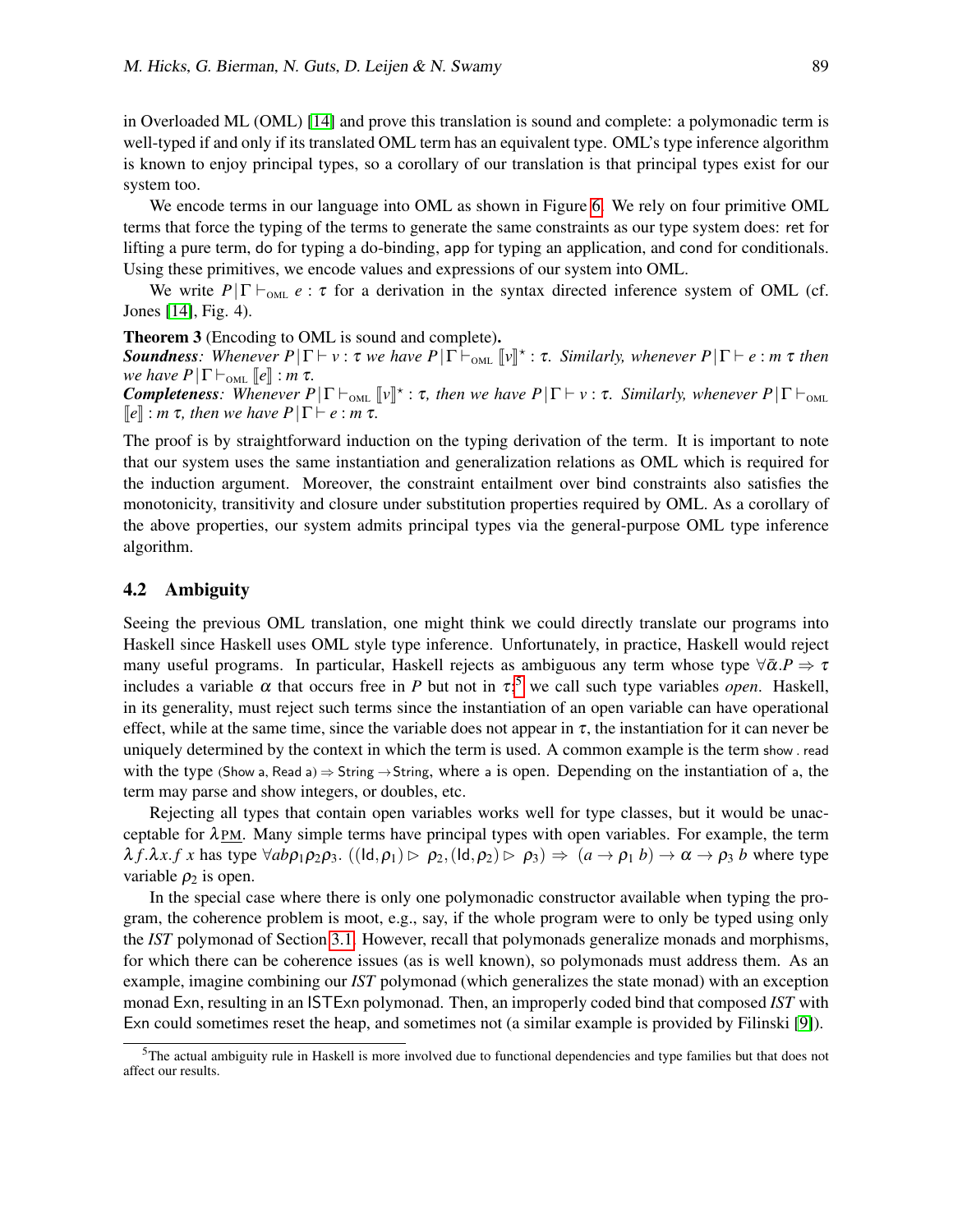A major contribution of this paper is that for binds that satisfy the polymonad laws, we need not reject all types with open variables. In particular, by appealing to the polymonadic laws, we can prove that programs with open type variables in bind constraints are indeed unambiguous. Even if there are many possible instantiations, the semantics of each instantiation is equivalent, enabling us to solve polymonadic constraints much more aggressively. This coherence result is at the essence of making programming with polymonads practical.

#### 4.3 Coherence

The main result of this section (Theorem [10\)](#page-13-0) establishes that for a certain class of polymonads, the ambiguity check of OML can be weakened to accept more programs while still ensuring that programs are coherent. Thus, for this class of polymonads, programmers can reliably view our syntax-directed system as a specification without being concerned with the details of how the type inference algorithm is implemented or how programs are elaborated.

The proof of Theorem [10](#page-13-0) is a little technical—the following roadmap summarizes the structure of the development.

- We define the class of *principal* polymonads for which unambiguous typing derivations are coherent. All polymonads that we know of are principal.
- Given  $P|\Gamma \vdash e : t \rightarrow e$  (with  $t \in \{\tau, m \tau\}$ ), the predicate unambiguous( $P, \Gamma, t$ ) characterizes when the derivation is unambiguous. This notion requires interpreting *P* as a graph *GP*, and ensuring (roughly) that all open variables in *P* have non-zero in/out-degree in *GP*.
- A *solution S* to a constraint graph with respect to a polymonad ( $\mathcal{M}, \Sigma$ ) is an assignment of ground polymonad constructors  $M \in \mathcal{M}$  to the variables in the graph such that each instantiated constraint is present in Σ. We give an equivalence relation on solutions such that  $S_1 \cong S_2$  if they differ only on the assignment to open variables in a manner where the composition of binds still computes the same function according to the polymonad laws.
- Finally, given  $P|\Gamma \vdash e : t \rightarrow e$  and unambiguous( $P, \Gamma, t$ ), we prove that all solutions to P that agree on the free variables of Γ and *t* are in the same equivalence class.

While Theorem [10](#page-13-0) enables our type system to be used in practice, this result is not the most powerful theorem one can imagine. Ideally, one might like a theorem of the form  $P|\Gamma \vdash e : t \leadsto e$  and  $P'|\Gamma \vdash e$  $e: t \rightarrow e'$  implies e is extensionally equal to  $e'$ , given that both *P* and *P'* are satisfiable. While we conjecture that this result is true, a proof of this property out of our reach, at present. There are at least two difficulties. First, a coherence result of this form is unknown for qualified type systems in a call-by-value setting. In an unpublished paper, Jones [\[15\]](#page-16-13) proves a coherence result for OML, but his techique only applies to call-by-name programs. Jones also does not consider reasoning about coherence based on an equational theory for the evidence functions (these functions correspond to our binds). So, proving the ideal coherence theorem would require both generalizing Jones' approach to call-by-value and then extending it with support for equational reasoning about evidence. In the meantime, Theorem [10](#page-13-0) provides good assurance and lays the foundation for future work in this direction.

Defining and analyzing principality. We introduce a notion of principal polymonads that corresponds to Tate's "principalled productoids." Informally, in a principal polymonad, if there is more than one way to combine pairs of computations in the set *F* (e.g.,  $(M, M') \triangleright M_1$  and  $(M, M') \triangleright M_2$ ), then there must be a "best" way to combine them. This best way is called the principal join of *F*, and all other ways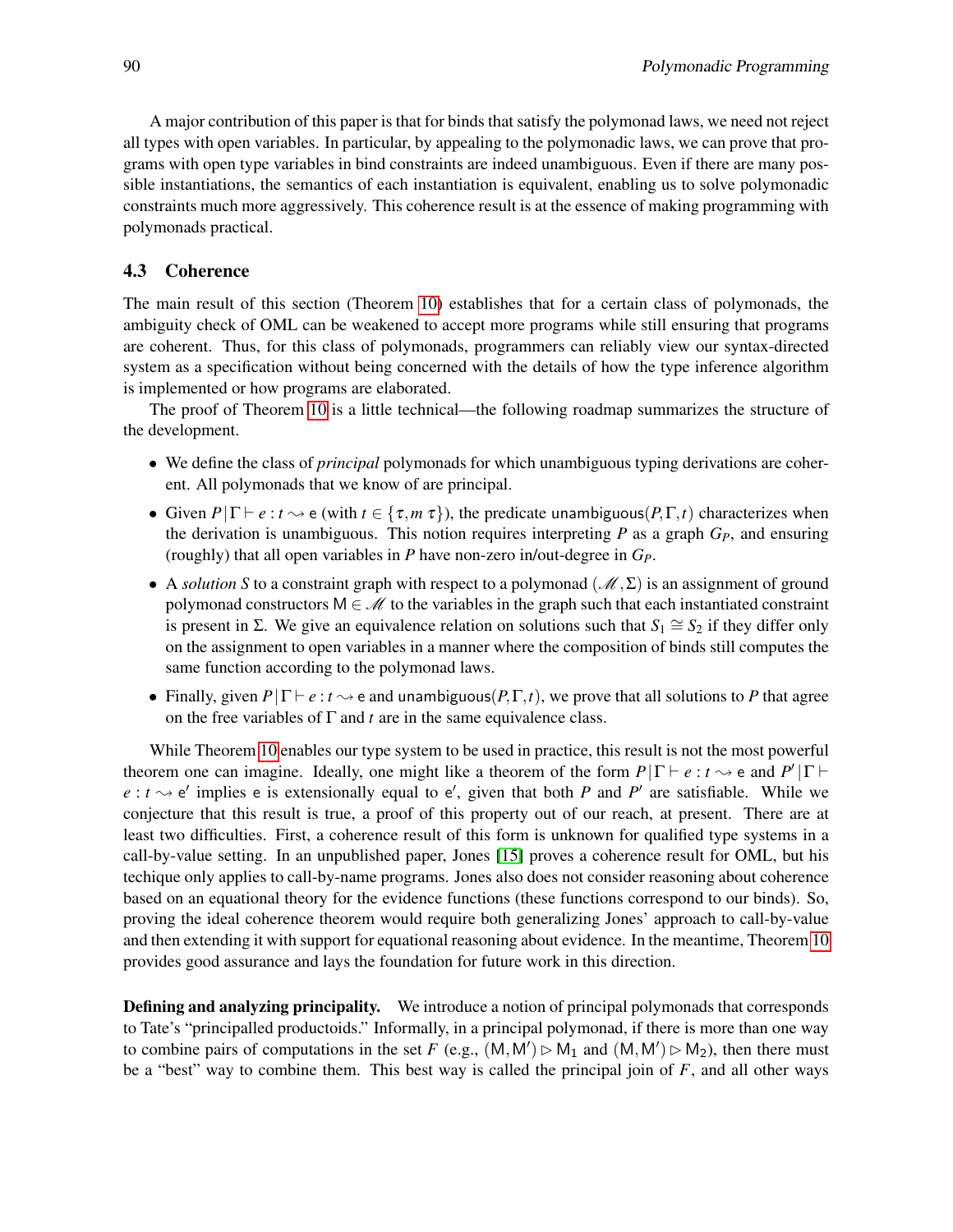to combine the functors are related to the principal join by morphisms. All the polymonadic libraries we have encountered so far are principal polymonads. It is worth emphasizing that principality does not correspond to functional dependency--it is perfectly reasonable to combine M and M' in multiple ways, and indeed, for applications like sub-effecting, this expressiveness is important. We only require that there be an ordering among the choices. In the definition below, we take  $\downarrow \mathscr{M}$  to be set of ground instances of all constructors in  $\mathcal{M}$ .

**Definition 4** (Principal polymonad). *A polymonad* ( $M$ , Σ) *is a* principal polymonad *if and only if for any*  $\mathcal{S}et F \subseteq \downarrow \mathscr{M}^2$ , and any  $\{M_1, M_2\} \subseteq \downarrow \mathscr{M}$  such  $\{(M, M') \rhd M_1 \mid (M, M') \in F\} \subseteq \Sigma$  and  $\{(M, M') \rhd M_2 \mid$  $(M, M') \in F$ }  $\subseteq \Sigma$ , then there exists  $\hat{M} \in \mathcal{M}$  such that  $\{\hat{M} \hookrightarrow M_1, \hat{M} \hookrightarrow M_2\} \subseteq \Sigma$ , and  $\{(M, M') \rhd \hat{M}\}$  $(M, M') \in F$   $\subseteq \Sigma$ . We call  $\hat{M}$  the principal join of F and write it as  $\bigcup F$ 

**Definition 5** (Graph-view of a constraint-bag *P*). *A graph-view*  $G_P = (V, A, E_\rhd, E_{eq})$  *of a constraint-bag P* is a graph consisting of a set of vertices *V*, a vertex assignment  $A: V \to m$ , a set of directed edges  $E_{\rhd}$ , *and a set of undirected edges Eeq, where:*

- $V = {\pi.0, \pi.1, \pi.2 \mid \pi \in P}$ *, i.e., each constraint contributes three vertices.*
- $A(\pi.i) = m_i$  when  $\pi = (m_0, m_1) \triangleright m_2$ , for all  $\pi.i \in V$

• 
$$
E_{\triangleright} = \{(\pi.0, \pi.2), (\pi.1, \pi.2) | \pi \in P\}
$$

•  $E_{eq} = \{(v, v') \mid v, v' \in V \land v \neq v' \land \exists \rho . \rho = A(v) = A(v')\}$ 

Notation We use *v* in this section to stand for a graph vertex, rather than a value in a program. We also make use of a pictorial notation for graph views, distinguishing the two flavors of edges in a graph. Each constraint  $\pi \in P$  induces two edges in  $E_{\triangleright}$ . These edges are drawn with solid lines, with a triangle for orientation. Unification constraints arise from correlated variable occurrences in multiple constraints—we *m*<sup>1</sup> *m*<sup>2</sup>  $ρ \_\geq \_\geq -ρ' \n\mathrel{\mathop:}= ρ' \_\geq \_\geq \rho$ depict these with double dotted lines. For example, the pair of constraints  $(m_1, \rho) \triangleright \rho', (m_2, \rho') \triangleright \rho$  contributes four unification edges, two for  $\rho$  and two for  $\rho'$ . We show its graph view alongside.

Unification constraints reflect the dataflow in a program. Referring back to Figure [5,](#page-8-0) in a principal derivation using (TS-App), correlated occurrences of unification variables for *m*<sup>4</sup> in the constraints indicate how the two binds operators compose. The following definition captures this dataflow and shows how to interpret the composition of bind constraints using unification edges as a lambda term (in the expected way).<sup>[6](#page-12-0)</sup>

**Definition 6** (Functional view of a flow edge). *Given a constraint graph*  $G = (V, A, E_\triangleright, E_{eq})$ *, an edge*  $\eta = (\pi.2, \pi'.i) \in E_{eq}$ , where  $i \in \{0, 1\}$  and  $\pi \neq \pi'$  is called a flow edge. The flow edge  $\eta$  has a functional *interpretation*  $F_G(\eta)$  *defined as follows:* 

$$
If i = 0, F_G(\eta) = \lambda(x:A(\pi.0) a) (y:a \to A(\pi.1) b) (z:b \to A(\pi'.1) c).
$$
  
\n
$$
If i = 1, F_G(\eta) = \lambda(x:A(\pi'.0) a) (y:a \to A(\pi.0) A(\pi.1) A(\pi.2) x y) z
$$
  
\n
$$
If i = 1, F_G(\eta) = \lambda(x:A(\pi'.0) a) (y:a \to A(\pi.0) b) (z:b \to A(\pi.1) c).
$$
  
\n
$$
bind_{A(\pi'.0) A(\pi'.1) A(\pi'.2)} x (\lambda a.\text{bind}_{A(\pi.0) A(\pi.1) A(\pi.2)} (y a) z)
$$

We can now define our ambiguity check—a graph is unambiguous if it contains a sub-graph that has no cyclic dataflows, and where open variables only occur as intermediate variables in a sequence of binds.

<span id="page-12-0"></span> $6$ Note, for the purposes of our coherence argument, unification constraints between value-type variables  $a$  are irrelevant. Such variables may occur in two kinds of contexts. First, they may constrain some value type in the program, but these do not depend on the solutions to polymonadic constraints. Second, they may constrain some index of a polymonadic constructor; but, as mentioned previously, these indices are phantom and do not influence the semantics of elaborated terms.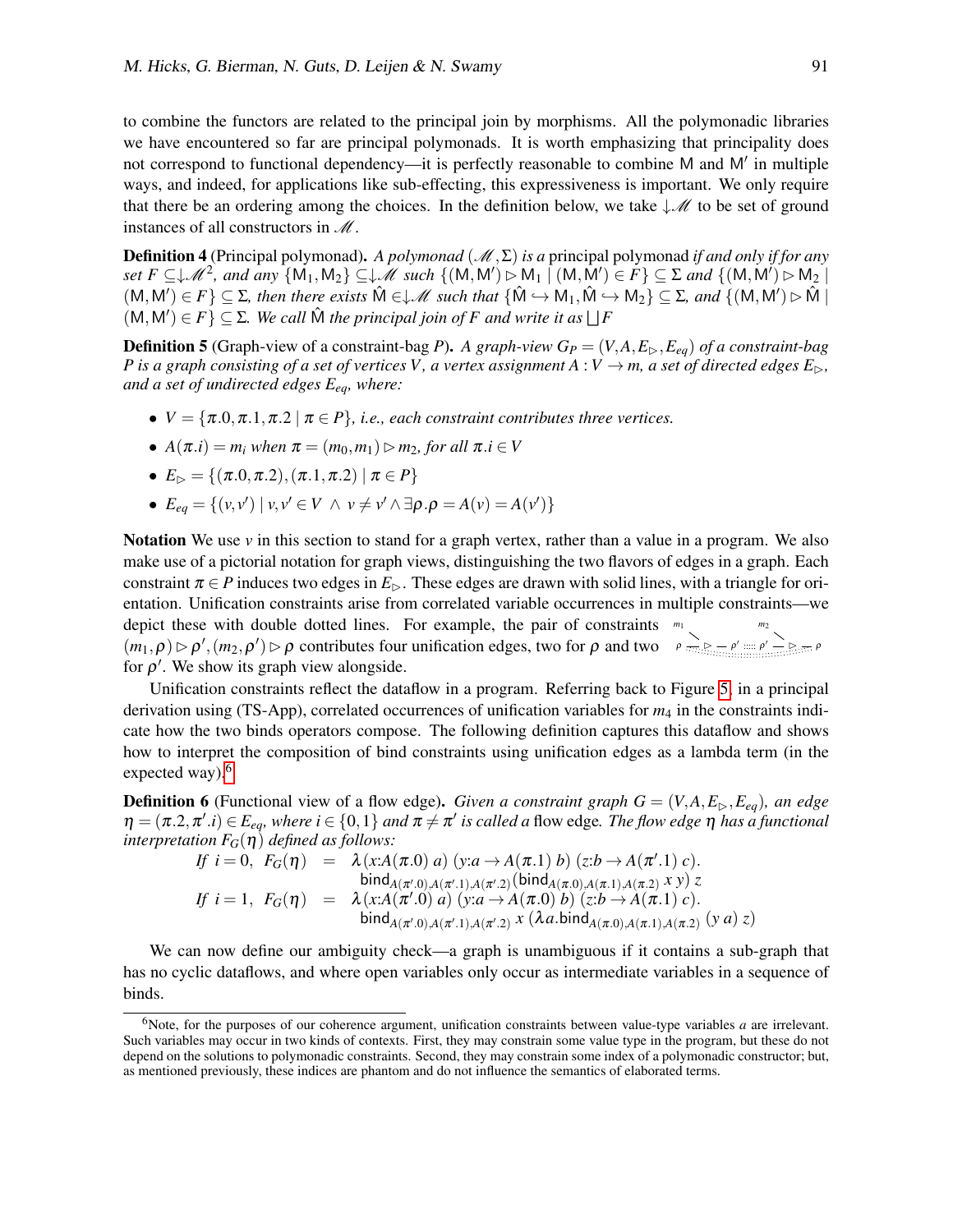**Definition 7** (Unambiguous constraints). *Given G<sub>P</sub>* = (*V*,*A*, $E_{\triangleright}$ , $E_{eq}$ ), the predicate unambiguous( $P, \Gamma, t$ ) *holds if and only if there exists*  $E'_{eq} \subseteq E_{eq}$ *, such that in the graph*  $G' = (V, A, E_\rhd, E'_{eq})$  *all of the following are true.*

- *1. For all*  $\pi \in P$ *, there is no path from*  $\pi$ *.2 to*  $\pi$ *.0 or*  $\pi$ *.1.*
- *2. For all*  $v \in V$ *, if*  $A(v) \in f(v) \setminus f(v) \setminus f(v)$ *, then there exists a flow edge that connects to v.*

*We call G' a* core *of G<sub>P</sub>*.

Definition 8 (Solution to a constraint graph). *For a polymonadic signature* (M,Σ)*, a solution to a constraint graph*  $G = (V, A, E_\triangleright, E_{eq})$ *, is a vertex assignment*  $S: V \to M$  *such that all of the following are true.*

- *1. For all*  $v \in V$ *, if*  $A(v) \in M$  *then*  $S(v) = A(v)$
- *2. For all*  $(v_1, v_2) \in E_{ea}$ ,  $S(v_1) = S(v_2)$ .
- *3. For all*  $\{(\pi.0, \pi.2), (\pi.1, \pi.2)\}\subseteq E_{\triangleright}$ ,  $(S(\pi.0), S(\pi.1)) \triangleright S(\pi.2) \in \Sigma$ .

*We say that two solutions*  $S_1$  *and*  $S_2$  *to*  $G$  agree on  $\rho$  *if for all vertices*  $v \in V$  *such that*  $A(v) = \rho$ ,  $S_1(v) = \rho$  $S_2(v)$ .

Now we define  $\cong_R$ , a notion of equivalence of two solutions which captures the idea that the differences in the solutions are only to the internal open variables while not impacting the overall function computed by the binds in a constraint. It is easy to check that ≅<sub>*R*</sub> is an equivalence relation.

**Definition 9** (Equivalence of solutions). *Given a polymonad* ( $\mathcal{M}, \Sigma$ ) *and constraint graph*  $G = (V, A, \Sigma)$  $E_{\triangleright}$ , *E<sub>eq</sub>*)*, two solutions*  $S_1$  *and*  $S_2$  *to G are equivalent with respect to a set of variables R (denoted*  $S_1 \cong_R S_2$ ) if and only if  $S_1$  and  $S_2$  agree on all  $\rho \in R$  and for each vertex  $v \in V$  such that  $S_1(v) \neq S_2(v)$ *for all flow edges*  $\eta$  *incident on v,*  $F_{G_1}(\eta) = F_{G_2}(\eta)$ *, where*  $G_i = (V, S_i, E_{\rhd}, E_{eq})$ *.* 

<span id="page-13-0"></span>**Theorem 10** (Coherence). *For all principal polymonads, derivations P*| $\Gamma \vdash e : t \rightsquigarrow e$  *such that*  $t$  and  $P$  *to*  $F$ ,  $F$ ,  $t$ *), and for any two solutions S and S' to*  $G$ *<sup><i>P*</sup> *that agree on*  $R = f t v(\Gamma, t)$ *, we have*  $S \cong_R S'.$ 

(Sketch; full version in appendix) The main idea is to show that all solutions in the core of  $G_p$  are in the same equivalence class (the solutions to the core include *S* and *S* 0 ). The proof proceeds by induction on the number of vertices at which  $S$  and  $S'$  differ. For the main induction step, we take vertices in topological order, considering the least (in the order) set of vertices

*Q*, all related by unification constraints, and whose assignment in *S* is A and in *S'* is B, for some  $A \neq B$ . The vertices in *Q* are shown in the graph alongside, all connected to each other by double dotted lines (unification constraints), and their neighborhood is shown as well. Since vertices are considered in topological order, all the vertices below *Q* in the graph have the same assignment in *S* and in *S* 0 . We build solutions  $S_1$  and  $S'_1$  from  $S$  and  $S'$  respectively, that instead assign the principal join  $J = \bigcup \{ (M_5, M_6), \dots, (M_7, M_8) \}$  to the vertices in *Q*, where  $S_1 \cong_R S_1'$  by the induction hypothesis. Finally, we prove  $S \cong_R S_1$  and  $S' \cong_R S_1'$  by showing that the functional interpretation of each of the flow edges  $\eta_i$  are equal according to the polymonad laws, and conclude  $S \cong_R S'$  by transitivity.

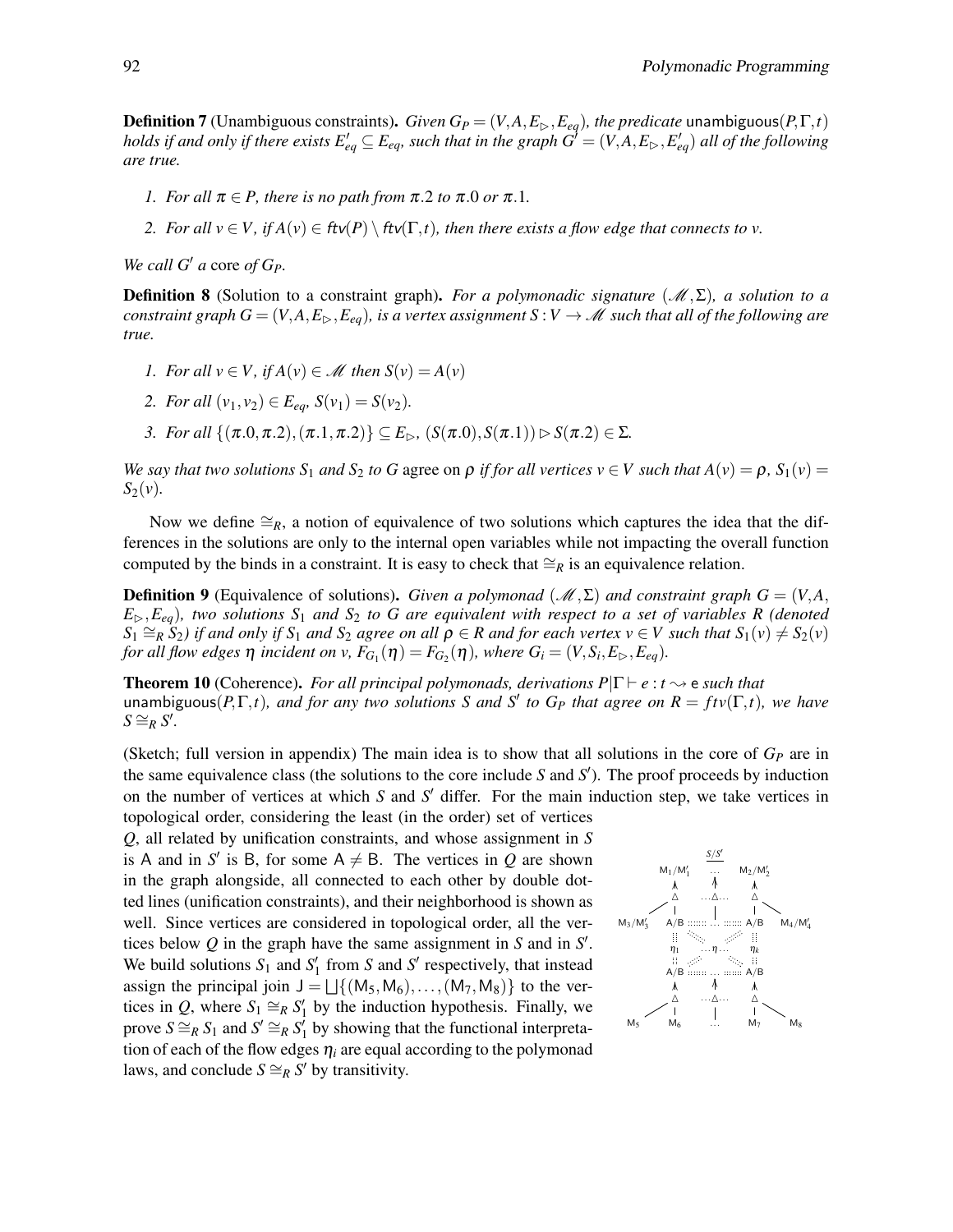$$
\pi = (\text{Id}, m) \triangleright \rho \lor \pi = (m, \text{Id}) \triangleright \rho
$$
\n
$$
\rho \in \bar{\rho} \qquad \text{flowsFrom}_{P,P'} \rho \neq \{\} \qquad \qquad \rho \in \bar{\rho} \qquad \text{flowsFrom}_{P,P'} \rho = \{\} \qquad \text{flowsTo}_{P,P'} \rho = \{\} \qquad \text{flowsTo}_{P,P'} \rho = \{\} \qquad \text{flowsTo}_{P,P'} \rho = \{\} \qquad \text{flowsTo}_{P,P'} \rho = \{\} \qquad \text{flowsTo}_{P,P'} \rho \neq \{\} \qquad \text{S-1}
$$
\n
$$
\text{P}, \pi, P' \xrightarrow{\text{simplify}(\bar{\rho})} \rho \mapsto m
$$
\n
$$
\text{F} = \text{flowsTo}_{P} \rho
$$
\n
$$
\text{S-1} \qquad \text{for some M} \qquad \text{P} \xrightarrow{\text{simplify}(\bar{\rho})} \theta
$$
\n
$$
\text{S-1} \qquad \text{P} \xrightarrow{\text{simplify}(\bar{\rho})} \rho \mapsto \text{P} \qquad \text{P} \xrightarrow{\text{simplify}(\bar{\rho})} \theta
$$
\n
$$
\text{S-1} \qquad \text{P} \xrightarrow{\text{simplify}(\bar{\rho})} \rho \mapsto \text{LIF} \qquad \text{P} \xrightarrow{\text{simplify}(\bar{\rho})} \theta'
$$
\n
$$
\text{Where} \qquad \text{flowsTo}_{P} \rho = \{ (m_1, m_2) \mid (m_1, m_2) \triangleright \rho \in P \} \qquad \text{flowsFrom}_{P} \rho = \{ m \mid \exists m'. \pi \in P \land (\pi = (\rho, m') \triangleright m \lor \pi = (m', \rho) \triangleright m) \}
$$

<span id="page-14-1"></span>Figure 7: Eliminating open variables in constraints

## <span id="page-14-0"></span>5 Simplification and solving

Before running a program, we must solve the constraints produced during type inference, and apply the appropriate evidence for these constraints in the elaborated program. We also perform *simplification* on constraints prior to generalization to make types easier to read, but without compromising their utility.

A simple syntactic transformation on constraints can make inferred types easier to read. For example, we can hide duplicate constraints, identity morphisms (which are trivially satisfiable), and constraints that are entailed by the signature. More substantially, we can find instantiations for open variables in a constraint set before generalizing a type (and at the top-level, before running a program). To do this, we introduce below a modified version of (TS-Let) (from Figure [5\)](#page-8-0); a similar modification is possible for (TS-Rec).

$$
P_1 | \Gamma \vdash \nu : \tau \leadsto e_1 \qquad \qquad \bar{\rho}, \bar{a} = \text{ftv}(P_1 \Rightarrow \tau) \setminus \text{ftv}(\Gamma)
$$
\n
$$
P_1 \xrightarrow{\text{simplify}(\bar{\rho} \setminus \text{ftv}(\tau))} \theta \qquad (\sigma, e_2) = Gen(\Gamma, \theta P_1 \Rightarrow \tau, e_1) \qquad P | \Gamma, x : \sigma \vdash e : m \tau' \leadsto e_3
$$
\n
$$
P | \Gamma \vdash \text{let } x = \nu \text{ in } e : m \tau' \leadsto \text{let } x = e_2 \text{ in } e_3
$$

This rule employs the judgment  $P \xrightarrow{\text{simplify}(\bar{\rho})} \theta$ , defined in Figure [7,](#page-14-1) to simplify constraints by eliminating some open variables in *P* (via the substitution  $\theta$ ) before type generalization. There are three main rules in the judgment,  $(S-\{\})$ ,  $(S-\{\})$  and  $(S-\bot)$ , while the last two simply take the transitive closure.

Rule (S- $\uparrow$ ) solves monad variable  $\rho$  with monad *m* if we have a constraint  $\pi = (\mathsf{Id}, \mathsf{m}) \triangleright \rho$ , where the only edges directed inwards to  $\rho$  are from Id and *m*, although there may be many out-edges from  $\rho$ . (The case where  $\pi = (m, \text{Id}) \triangleright \rho$  is symmetric.) Such a constraint can always be solved without loss of generality using an identity morphism, which, by the polymonad laws is guaranteed to exist. Moreover, by the closure law, any solution that chooses  $\rho = m'$ , for some  $m' \neq m$  could just as well have chosen  $\rho = m$ . Thus, this rule does not impact solvability of the costraints. Rule S- $\downarrow$  follows similar reasoning in the reverse direction. Finally, we the rule  $(S-\sqcup)$  exploits the properties of a principal polymonad. Here we have a variable  $\rho$  such that all its in-edges are from pairs of ground constructors  $M_i$ , so we can simply apply the join function to compute a solution for  $\rho$ . For a principal polymonad, if such a solution exists, this simplification does not impact solvability of the rest of the constraint graph.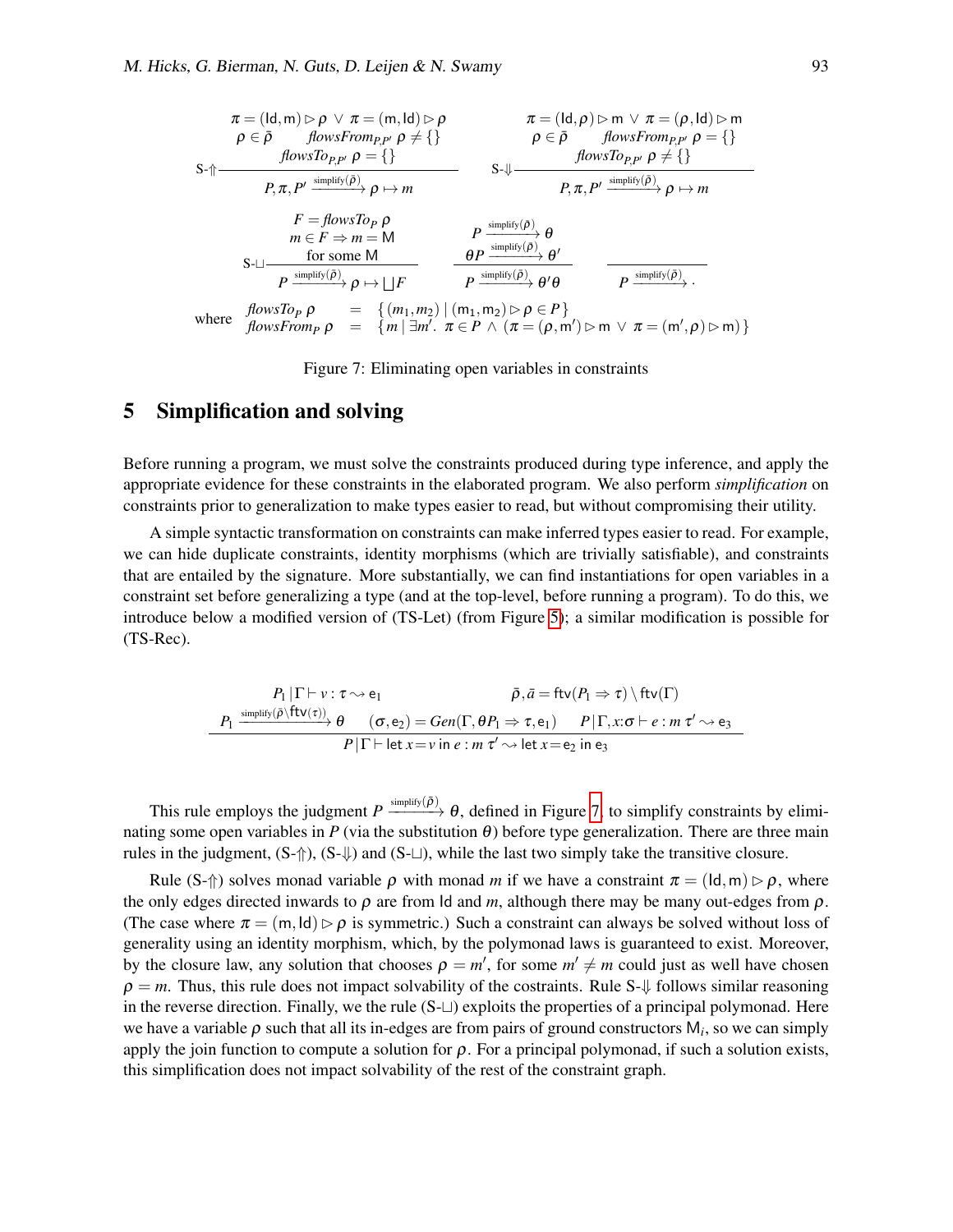Example. Recall the information flow example we gave in Section [3.1,](#page-4-1) in Figure [2.](#page-4-0) Its principal type is the following, which is hardly readable:

$$
\forall \bar{\rho}_i, a_1, a_2. P_0 \Rightarrow \text{intref } a_1 \rightarrow \text{intref } a_2 \rightarrow \rho_{27} \text{ } ()
$$
\nwhere  $P_0 = (\text{Id}, \rho_3) \rhd \rho_2, (\text{Id}, \text{IST } H a_2) \rhd \rho_3, (\rho_{26}, \text{Id}) \rhd \rho_4, (\text{Id}, \text{Id}) \rhd \rho_4, (\rho_8, \rho_4) \rhd \rho_6, (\text{Id}, \rho_9) \rhd \rho_8, (\text{Id}, \text{Id}) \rhd \rho_{9}, (\rho_{11}, \rho_{25}) \rhd \rho_{26},$ \n
$$
(\text{Id}, \rho_{12}) \rhd \rho_{11}, (\text{Id}, \text{IST } H a_1) \rhd \rho_{12}, (\rho_{17}, \rho_{23}) \rhd \rho_{25}, (\rho_{14}, \rho_{18}) \rhd \rho_{17},
$$
\n
$$
(\text{Id}, \text{Id}) \rhd \rho_{18}, (\text{Id}, \rho_{15}) \rhd \rho_{14}, (\text{Id}, \text{Id}) \rhd \rho_{15}, (\rho_{20}, \rho_{24}) \rhd \rho_{23},
$$
\n
$$
(\text{Id}, \text{IST } a_1 L) \rhd \rho_{24}, (\text{Id}, \rho_{21}) \rhd \rho_{20}, (\text{Id}, \text{Id}) \rhd \rho_{21}.
$$

After applying  $(S-\uparrow)$  and  $(S-\downarrow)$  several times, and then hiding redundant constraints, we simplify  $P_0$  to *P* which contains only three constraints. If we had fixed  $a_1$  and  $a_2$  (the labels of the function parameters) to *H* and *L*, respectively, we could do even better. The three constraints would be  $(ISTHL, \rho_6) \rhd \rho_{27}$ , (Id, Id)  $\rhd \rho_6$ , (*IST H H*, *IST H L*)  $\rhd \rho_6$ . Then, applying (S- $\sqcup$ ) to  $\rho_6$  we would get  $\rho_6 \mapsto ISTHH$ , which when applied to the other constraints leaves only  $(ISTHL, ISTHH) \triangleright \rho_{27}$ , which cannot be simplified further, since  $\rho_{27}$  appears in the result type.

Pleasingly, this process yields a simpler type that can be used in the same contexts as the original principal type, so we are not compromising the generality of the code by simplifying its type.

Lemma 11 (Simplification improves types). *For a principal polymonad, given* σ *and* σ <sup>0</sup> *where* σ *is*  $\forall \bar{a}\bar{\rho}.P \Rightarrow \tau$  and  $\sigma'$  is an improvement of  $\sigma$ , having form  $\forall \bar{a'}\bar{\rho'}. \theta P \Rightarrow \tau$  where  $P \xrightarrow{\text{simpity}(\bar{\rho})} \theta$  and  $\bar{a'}\bar{\rho'} =$  $(\bar{a}\bar{\rho})-dom(\theta)$ . Then for all  $P'', \Gamma, x, e, m, \tau$ , if  $P''|\overline{\Gamma}, x$ : $\sigma \vdash e : m\tau$  such that  $\models P''$  then there exists some  $P^{\prime\prime\prime}$  *such that*  $P^{\prime\prime\prime} | \Gamma, x : \sigma' \vdash e : m \tau$  *and*  $\models P^{\prime\prime\prime}.$ 

Note that our  $\xrightarrow{\text{simplify}(\bar{\rho})}$  relation is non-deterministic in the way it picks constraints to analyze, and also in the order in which rules are applied. In practice, for an acyclic constraint graph, one could consider nodes in the graph in topological order and, say, apply  $(S-\sqcup)$  first, since, if it succeeds, it eliminates a variable. For principal polymonads and acyclic constraint graphs, this process would always terminate.

However, if unification constraints induce cycles in the constraint graph, simply computing joins as solutions to internal variables may not work. This should not come as a surprise. In general, finding solutions to arbitrary polymonadic constraints is undecidable, since, in the limit, they can be used to encode the correctness of programs with general recursion. Nevertheless, simple heuristics such as unrolling cycles in the constraint graph a few times may provide good mileage, as would the use of domain-specific solvers for particular polymonads, and such approaches are justified by our coherence proof.

## 6 Related work and conclusions

This paper has presented *polymonads*, a generalization of monads and morphisms, which, by virtue of their relationship to Tate's *productoids*, are extremely powerful, subsuming monads, parameterized monads, and several other interesting constructions. Thanks to supporting algorithms for (principal) type inference, (provably coherent) elaboration, and (generality-preserving) simplification (none of which Tate considers), this power comes with strong supports for the programmer. Like monads before them, we believe polymonads can become a useful and important element in the functional programmer's toolkit.

Constructions resembling polymonads have already begun to creep into languages like Haskell. Notably, Kmett's Control.Monad.Parameterized Haskell package [\[18\]](#page-17-10) provides a type class for bindlike operators that have a signature resembling our  $(m_1, m_2) \triangleright m_3$ . One key limitation is that Kmett's binds must be *functionally dependent*: *m*<sup>3</sup> must be functionally determined from *m*<sup>1</sup> and *m*2. As such, it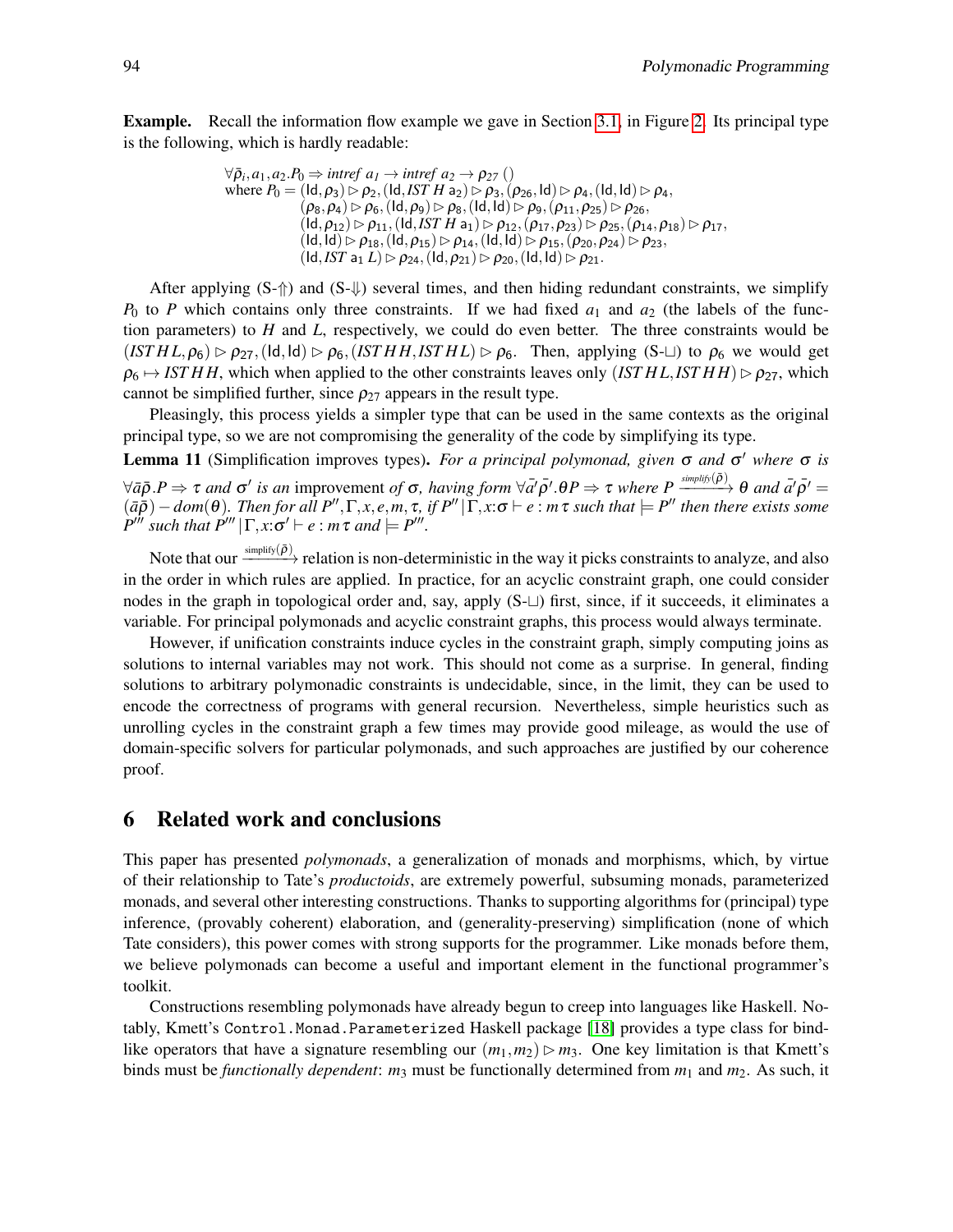is not possible to program morphisms between different constructors, i.e., the pair of binds  $(m_1, \text{Id}) \triangleright m_2$ and  $(m_1,Id) \triangleright m_3$  would be forbidden, so there would be no way to convert from  $m_1$  to  $m_2$  and from  $m_1$ to  $m_3$  in the same program. Kmett also requires units into Id, which may later be lifted, but such lifting only works for first-order code before running afoul of Haskell's ambiguity restriction. Polymonads do not have either limitation. Kmett does not discuss laws that should govern the proper use of non-uniform binds. As such, our work provides the formal basis to design and reason about libraries that functional programmers have already begun developing.

While polymonads subsume a wide range of prior monad-like constructions, and indeed can express any system of *producer effects* [\[27\]](#page-17-5), as might be expected, other researchers have explored generalizing monadic effects along other dimensions that are incomparable to polymonads. For example, Altenkirch et al. [\[2\]](#page-16-14) consider *relative monads* that are not endofunctors; each polymonad constructor must be an endofunctor. Uustalu and Vene [\[28\]](#page-17-11) suggest structuring computations comonadically, particularly to work with context-dependent computations. This suggests a loose connection with our encoding of contextual effects as a polymonad, and raises the possibility of a "co-polymonad", something we leave for the future. Still other generalizations include reasoning about effects equationally using Lawvere theories [\[22\]](#page-17-12) or with arrows [\[12\]](#page-16-15)—while each of these generalize monadic constructions, they appear incomparable in expressiveness to polymonads. A common framework to unify all these treatments of effects remains an active area of research—polymonads are a useful addition to the discourse, covering at least one large area of the vast design space.

## References

- <span id="page-16-9"></span>[1] M. Abadi, A. Banerjee, N. Heintze & J.G. Riecke (1999): *A core calculus of dependency*. In: POPL, doi[:10.1145/292540.292555.](http://dx.doi.org/10.1145/292540.292555)
- <span id="page-16-14"></span>[2] Thorsten Altenkirch, James Chapman & Tarmo Uustalu (2010): *Monads need not be endofunctors*. In: FOSSACS, doi[:10.1007/978-3-642-12032-9](http://dx.doi.org/10.1007/978-3-642-12032-9_21) 21.
- <span id="page-16-4"></span>[3] Robert Atkey (2009): *Parameterised notions of computation*. Journal of Functional Programming 19(3 & 4), pp. 335–376, doi[:10.1017/S095679680900728X.](http://dx.doi.org/10.1017/S095679680900728X)
- <span id="page-16-2"></span>[4] Greg Cooper & Shriram Krishnamurthi (2006): *Embedding dynamic dataflow in a call-by-value language*. In: ESOP, doi[:10.1007/11693024](http://dx.doi.org/10.1007/11693024_20) 20.
- <span id="page-16-8"></span>[5] K. Crary, A. Kliger & F. Pfenning (2005): *A monadic analysis of information flow security with mutable state*. J. Funct. Program. 15(02), pp. 249–291, doi[:10.1017/S0956796804005441.](http://dx.doi.org/10.1017/S0956796804005441)
- <span id="page-16-5"></span>[6] D. Devriese & F. Piessens (2011): *Information flow enforcement in monadic libraries*. In: TLDI, doi[:10.1145/1929553.1929564.](http://dx.doi.org/10.1145/1929553.1929564)
- <span id="page-16-1"></span>[7] Conal Elliott & Paul Hudak (1997): *Functional reactive animation*. In: ICFP, doi[:10.1145/258948.258973.](http://dx.doi.org/10.1145/258948.258973)
- <span id="page-16-7"></span>[8] A. Filinski (1999): *Representing layered monads*. In: POPL, doi[:10.1145/292540.292557.](http://dx.doi.org/10.1145/292540.292557)
- <span id="page-16-12"></span>[9] Andrzej Filinski (1994): *Representing monads*. In: POPL, doi[:10.1145/174675.178047.](http://dx.doi.org/10.1145/174675.178047)
- <span id="page-16-3"></span>[10] Jean-Christophe Filliâtre (1999): A Theory of Monads Parameterized By Effects.
- <span id="page-16-10"></span>[11] J.A. Goguen & J. Meseguer (1982): *Security policy and security models*. In: Symposium on Security and Privacy.
- <span id="page-16-15"></span>[12] John Hughes (2000): *Generalising monads to arrows*. Sci. Comput. Program. 37(1-3), doi[:10.1016/S0167-](http://dx.doi.org/10.1016/S0167-6423(99)00023-4) [6423\(99\)00023-4.](http://dx.doi.org/10.1016/S0167-6423(99)00023-4)
- <span id="page-16-0"></span>[13] Graham Hutton & Erik Meijer (1998): *Monadic Parsing in Haskell*. J. Funct. Program. 8(4), pp. 437–444, doi[:10.1017/S0956796898003050.](http://dx.doi.org/10.1017/S0956796898003050)
- <span id="page-16-6"></span>[14] Mark P. Jones (1992): *A theory of qualified types*. In: ESOP, doi[:10.1007/3-540-55253-7](http://dx.doi.org/10.1007/3-540-55253-7_17) 17.
- <span id="page-16-13"></span>[15] Mark P. Jones (1993): *Coherence for Qualified Types*. Technical Report YALEU/DCS/RR-989, Yale University.
- <span id="page-16-11"></span>[16] Mark P. Jones (1994): *Simplifying and Improving Qualified Types*. Technical Report YALEU/DCS/RR-1040, Yale University.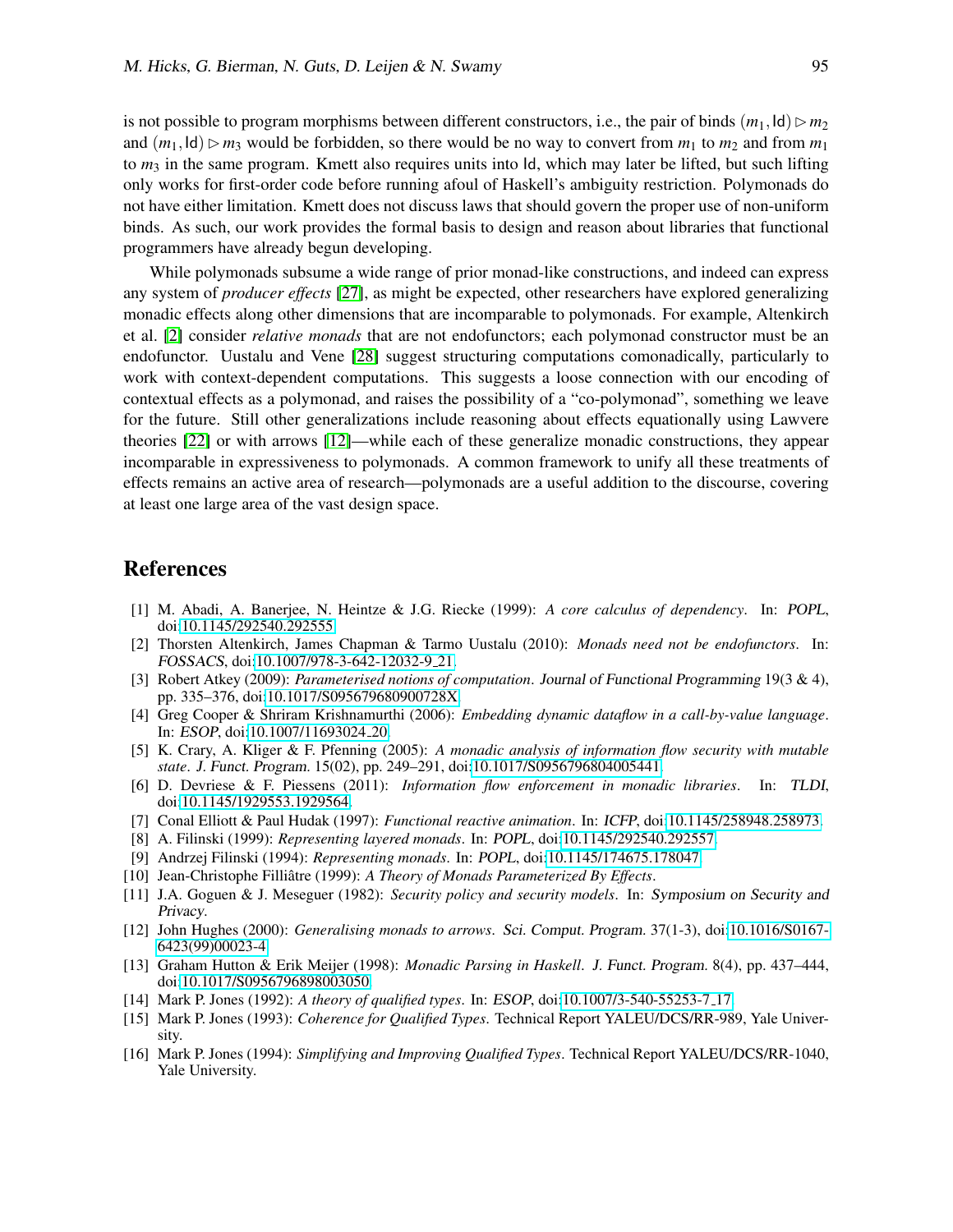- <span id="page-17-3"></span>[17] O. Kiselyov & C. Shan (2008): *Lightweight monadic regions*. In: Haskell Symposium, doi[:10.1145/1411286.1411288.](http://dx.doi.org/10.1145/1411286.1411288)
- <span id="page-17-10"></span>[18] Edward Kmett (2012): Control.Monad.Parameterized *package*. On Hackage repository.
- <span id="page-17-9"></span>[19] P. Li & S. Zdancewic (2006): *Encoding information flow in Haskell*. In: CSFW, doi[:10.1109/CSFW.2006.13.](http://dx.doi.org/10.1109/CSFW.2006.13)
- <span id="page-17-0"></span>[20] E. Moggi (1989): *Computational Lambda-calculus and Monads*. In: Proceedings of the Fourth Annual Symposium on Logic in Computer Science, IEEE Press, pp. 14–23, doi[:10.1109/lics.1989.39155.](http://dx.doi.org/10.1109/lics.1989.39155)
- <span id="page-17-6"></span>[21] Iulian Neamtiu, Michael Hicks, Jeffrey S. Foster & Polyvios Pratikakis (2008): *Contextual Effects for Version-Consistent Dynamic Software Updating and Safe Concurrent Programming*. In: POPL, doi[:10.1145/1328438.1328447.](http://dx.doi.org/10.1145/1328438.1328447)
- <span id="page-17-12"></span>[22] Gordon D. Plotkin & John Power (2001): *Semantics for Algebraic Operations*. Electr. Notes Theor. Comput. Sci. 45, doi[:10.1016/S1571-0661\(04\)80970-8.](http://dx.doi.org/10.1016/S1571-0661(04)80970-8)
- <span id="page-17-4"></span>[23] R. Pucella & J.A. Tov (2008): *Haskell session types with (almost) no class*. In: Haskell Symposium, doi[:10.1145/1411286.1411290.](http://dx.doi.org/10.1145/1411286.1411290)
- <span id="page-17-1"></span>[24] Norman Ramsey & Avi Pfeffer (2002): *Stochastic lambda calculus and monads of probability distributions*. In: POPL, doi[:10.1145/565816.503288.](http://dx.doi.org/10.1145/565816.503288)
- <span id="page-17-8"></span>[25] Alejandro Russo, Koen Claessen & John Hughes (2008): *A library for lightweight information-flow security in Haskell*. In: Haskell Symposium, doi[:10.1145/1411286.1411289.](http://dx.doi.org/10.1145/1411286.1411289)
- <span id="page-17-7"></span>[26] Nikhil Swamy, Nataliya Guts, Daan Leijen & Michael Hicks (2011): *Lightweight Monadic Programming in ML*. In: ICFP, doi[:10.1145/2034574.2034778.](http://dx.doi.org/10.1145/2034574.2034778)
- <span id="page-17-5"></span>[27] Ross Tate (2013): *The Sequential Semantics of Producer Effect Systems*. In: POPL, doi[:10.1145/2480359.2429074.](http://dx.doi.org/10.1145/2480359.2429074)
- <span id="page-17-11"></span>[28] Tarmo Uustalu & Varmo Vene (2008): *Comonadic Notions of Computation*. Electr. Notes Theor. Comput. Sci. 203(5), doi[:10.1016/j.entcs.2008.05.029.](http://dx.doi.org/10.1016/j.entcs.2008.05.029)
- <span id="page-17-2"></span>[29] Philip Wadler & Peter Thiemann (2003): *The marriage of effects and monads*. ACM Trans. Comput. Logic 4, pp. 1–32, doi[:10.1145/601775.601776.](http://dx.doi.org/10.1145/601775.601776)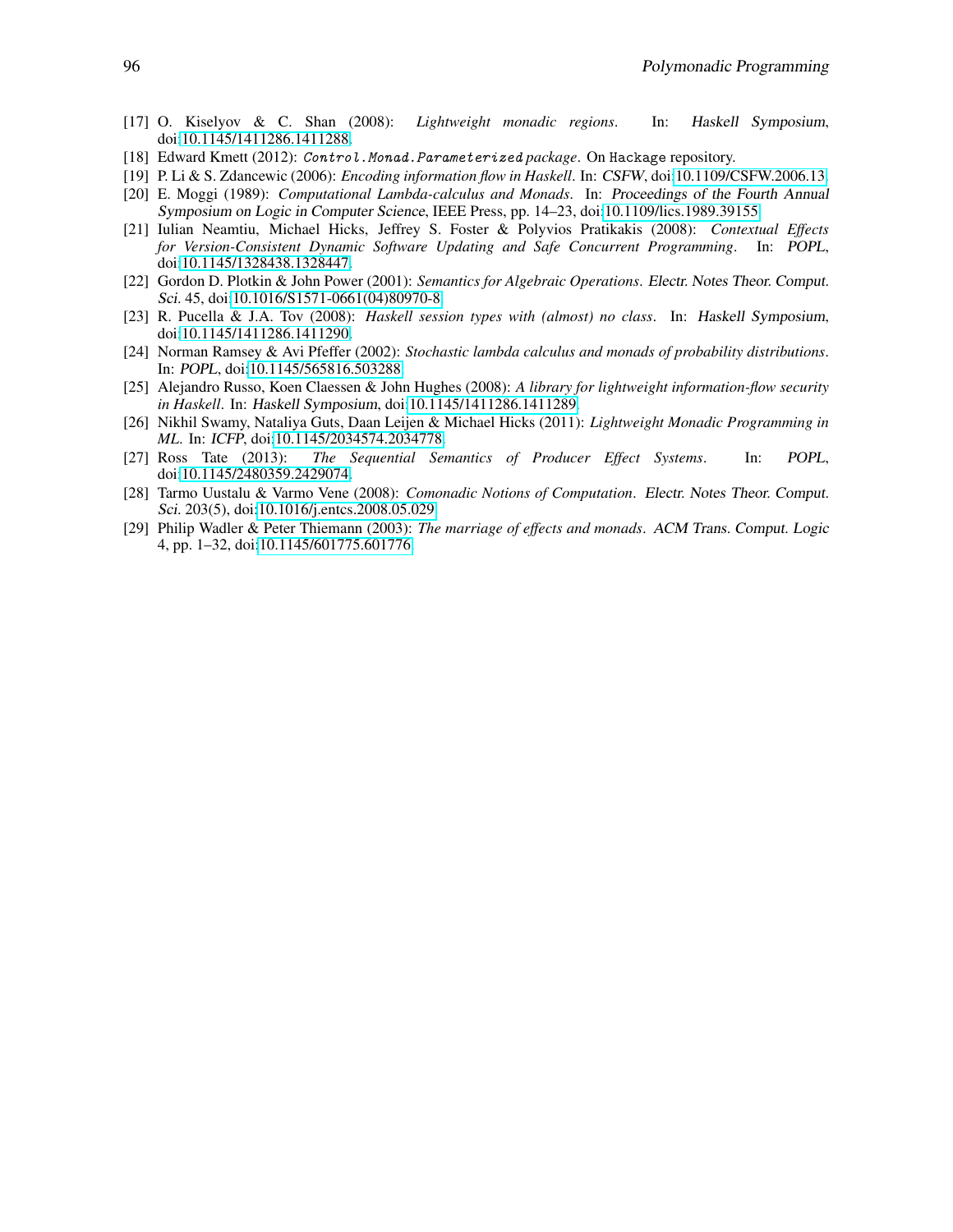#### Appendix

## <span id="page-18-0"></span>A Polymonads are productoids and vice versa

Given a polymonad ( $\mathcal{M}, \Sigma$ ), we can construct a 4-tuple ( $\mathcal{M}, U, L, B$ ) as follows:

**(Units)**  $U = \{ (\lambda x \text{.bind } x (\lambda y \text{.}y)) : a \rightarrow M \text{ a } | \text{ bind} : (\text{Id}, \text{Id}) \triangleright M \in \Sigma \},\$ 

**(Lifts)**  $L = \{ (\lambda x \text{.bind } x (\lambda y \text{.} y)) : M \text{ a } \rightarrow N \text{ a } | \text{ bind} : M \hookrightarrow N \in \Sigma \},$ 

**(Binds)** The set  $B = \Sigma - \{\text{bind } | \text{ bind}: (Id, Id) \triangleright M \text{ or bind}: (M, Id) \triangleright N \in \Sigma \}.$ 

It is fairly easy to show that the above structure satisfies generalizations of the familiar laws for monads and monad morphisms.

<span id="page-18-1"></span>**Theorem 12.** *Given a polymonad*  $(\mathcal{M}, \Sigma)$ , the induced 4-tuple  $(\mathcal{M}, U, L, B)$  *satisfies the following properties.*

- (Left unit)  $\forall$ unit ∈ *U*, bind ∈ *B.* if unit:  $\forall$ a. a → M a *and* bind:(M, N)  $\triangleright$  N *then* bind (unit *e*)  $f = f(e)$  *where e*:  $\tau$  *and*  $f: \tau \rightarrow N$   $\tau'$ .
- **(Right unit)**  $\forall$ unit  $\in U$ , bind  $\in B$ . if unit:  $\forall$ a. a  $\rightarrow$  N a *and* bind:(M, N)  $\triangleright$  M *then* bind *m* (unit) = *m where m*: M τ*.*
- $(Associativity)$   $\forall$ bind<sub>1</sub>, bind<sub>2</sub>, bind<sub>3</sub>, bind<sub>4</sub>  $\in$  *B. if* bind<sub>1</sub> :  $(M, N) \triangleright P$ ,  $\text{bind}_2 : (P, R) \triangleright T$ ,  $\text{bind}_3 : (M, S) \triangleright T$ , and  $\text{bind}_4 : (N, R) \triangleright S$  *then*  $\binom{6}{2}$  ( $\binom{6}{1}$  *m f*)  $g = \text{bind}_3$  *m*  $(\lambda x.\text{bind}_4$   $(f x) g)$ where  $m: M \tau$ ,  $f: \tau \rightarrow N \tau'$  and  $g: \tau' \rightarrow R \tau''$
- (Morphism 1)  $\forall$ unit<sub>1</sub>, unit<sub>2</sub> ∈ *U*, lift ∈ *L. if* unit<sub>1</sub>:  $\forall$ a. a → M a, unit<sub>2</sub>:  $\forall$ a. a → N a *and* lift:  $\forall$ a. M a → N a *then* lift (unit<sub>1</sub>  $e$ ) = unit<sub>2</sub> *e where e* :  $\tau$ .
- $(Morphism 2)$   $\forall$ bind<sub>1</sub>, bind<sub>2</sub> ∈ *B*, lift<sub>1</sub>, lift<sub>2</sub>, lift<sub>3</sub> ∈ *L. if* bind<sub>1</sub> :  $(M, P) \triangleright S$ *,*  $b$ ind<sub>2</sub> :  $(N,Q)$   $\triangleright$   $\top$ , lift<sub>1</sub>:  $\forall a$ . M a  $\rightarrow$  N a, lift<sub>2</sub>:  $\forall a$ . P a  $\rightarrow$  Q a *and* lift<sub>3</sub>:  $\forall a$ . S a  $\rightarrow$  T a *then* lift<sub>3</sub> ( $b$ ind<sub>1</sub> *m f*) =  $\binom{1}{2}$  (lift<sub>1</sub> *m*) ( $\lambda x$ .lift<sub>2</sub> (*f x*)) where  $m$ :  $M \tau$  *and*  $f: \tau \rightarrow P \tau'$ .

Now we show how this definition can be used to relate polymonads to Tate's *productoids* [\[27\]](#page-17-5). The definition of a productoid is driven by an underlying algebraic structure: the effectoid [\[27,](#page-17-5) Theorem 1]. An effectoid  $(E, U, \leq, \rightarrow)$  is a set *E*, with an identified subset  $U \subseteq E$  and relations  $\leq E \times E$  and  $(z, \cdot) \mapsto \cdot \subseteq E \times E \times E$ , that satisfies six monoid-like conditions. It is possible to show that a polymonad directly induces an effectoid structure and hence a productoid.

**Lemma 13.** *Given a polymonad* ( $M$ , *U*, *L*, *B*) *we can define an effectoid*  $(E, U, \leq, \infty) \mapsto -1$  *as follows.* 

$$
E = \mathcal{M}
$$
  
\n
$$
\leq = \{ (M, N) | \text{ lift: } M \text{ a } \rightarrow N \text{ a } \in L \}
$$
  
\n
$$
U = \{ M | \text{ unit: } \text{ a } \rightarrow M \text{ a } \in U \}
$$
  
\n
$$
(-, -) \mapsto L = \{ (M, N, P) | (M, N) \triangleright P \in B \}
$$

#### Lemma 14. *Every polymonad gives rise to a productoid.*

*Proof.* We have shown that a polymonad gives rise to an effectoid. Given an effectoid  $(E, U, \leq, (-, ) \mapsto )$ a productoid is defined as a collection of functors indexed by the collection *E*, and three collections of natural transformations indexed by the three relations. These functors and natural transformations are required to satisfy five addition properties [\[27,](#page-17-5) Theorem 2]. The five properties are the five properties of Theorem [12,](#page-18-1) so the proof is immediate. $\Box$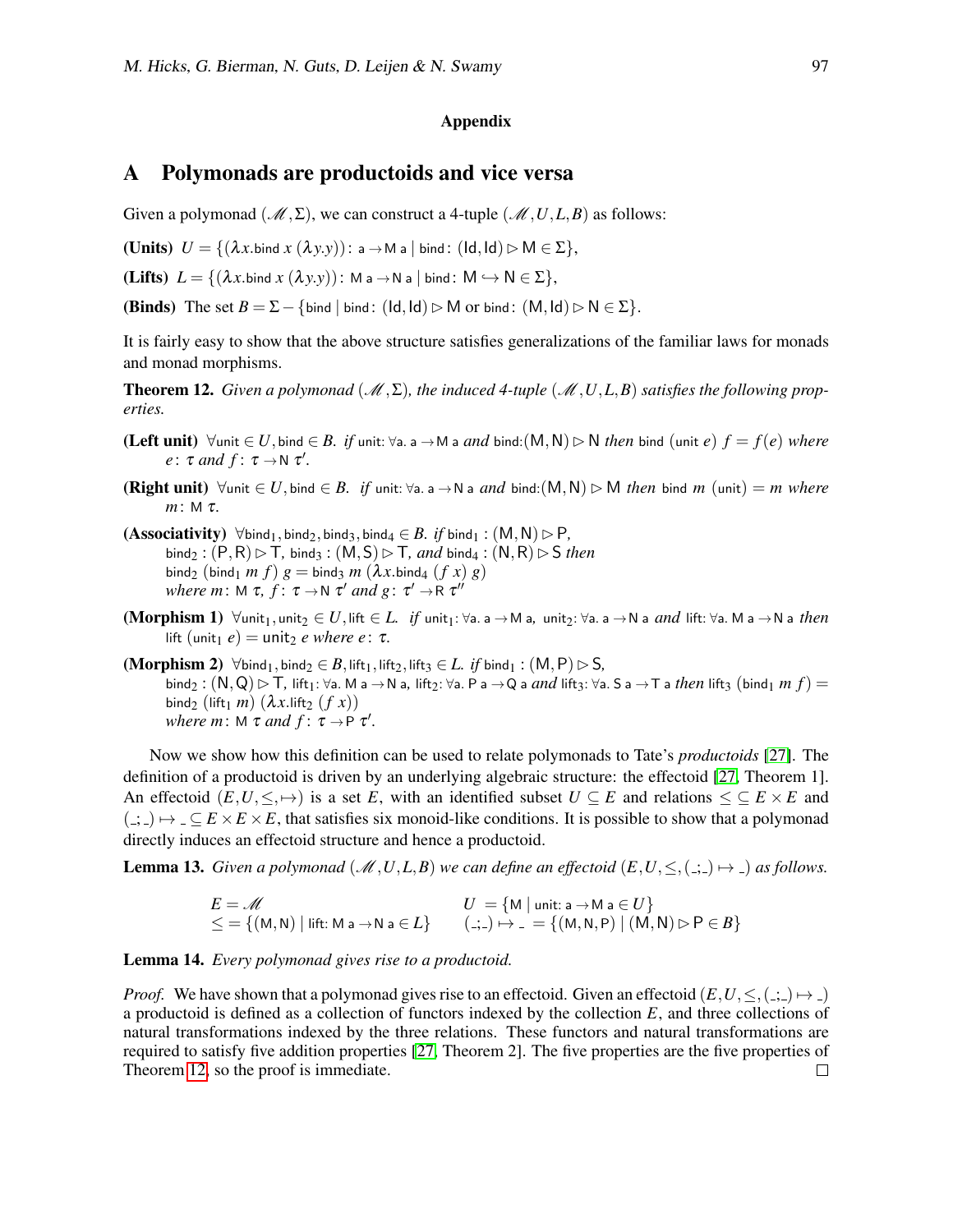

<span id="page-19-1"></span>Figure 8: Constraint graphs used to illustrate the proof of coherence (Theorem [10\)](#page-13-0)

Interestingly, we can identify conditions where the opposite direction also holds.

**Lemma 15.** A productoid  $(C, \{F_e: \mathbf{C} \to \mathbf{C}\}_{e \in E}, \{\eta: 1 \Rightarrow F_e\}_{e \in U}, \{\mu: F_{e_1} \circ F_{e_2} \Rightarrow F_{e_3}\}_{(e_1; e_2) \mapsto e_3}, \{\sigma: F_{e_1} \Rightarrow \sigma: F_{e_2} \Rightarrow F_{e_3} \leftrightarrow F_{e_4} \Rightarrow F_{e_5} \leftrightarrow F_{e_6} \Rightarrow F_{e_7} \Rightarrow F_{e_8} \leftrightarrow F_{e_9} \Rightarrow F_{e_9} \leftrightarrow F_{e_1} \Rightarrow F_{e_2} \leftrightarrow F_{e_3$  $F_{e_2}$ }<sub> $e_1 \leq e_2$ ) *that in addition satisfies the following conditions gives rise to a polymonad.*</sub> *1.*  $\text{Id} \in E$  and  $F_{\text{Id}} = 1$  *4. For all*  $e \in E, \mu : F_e \circ 1 \Rightarrow F_e = \text{Id}$ *2.* Id ∈ *U*<br> *2. For all*  $e \in E$ ,  $(e;$ |d) →  $e$ <br> *b.*  $(e_1; e_2)$  →  $e \wedge e'_2 \le e_2 \Rightarrow (e_1; e'_2) \mapsto e$ <br> *b.*  $(e_1; e_2) \mapsto e \wedge e'_2 \le e_2 \Rightarrow (e_1; e'_2) \mapsto e$ *3. For all*  $e \in E$ *,*  $(e;Id) \mapsto e$ *.* 

These additional conditions are fairly mild: (1)-(4) simply ensure that the Id element is interpreted as the identity functor. Conditions (5)-(6) are also quite straightforward; certainly if the category is cartesian closed then the extra natural transformations are always defined.

### B Coherence of solutions

<span id="page-19-0"></span>**Lemma 16** (Solutions to a core). For a polymonad  $(\mathcal{M}, \Sigma)$ , and a constraint graph G with a core G', the *set of all solutions*  $\mathscr{S}'$  to  $G'$  includes all the solutions  $\mathscr{S}$  of G.

*Proof.* (Sketch) This is easy to see, since G' differs from G only in that it includes fewer unification constraints. So, all solutions to  $G$  are also solutions to  $G'$ .  $\Box$ 

**Theorem 17** (Coherence). *For all principal polymonads, derivations P*| $\Gamma \vdash e : t \rightsquigarrow e$  *such that*  $t$  and  $P$  *to*  $F$ ,  $F$ ,  $t$ *), and for any two solutions S and S' to*  $G$ *<sup><i>P*</sup> *that agree on*  $R = f t v(\Gamma, t)$ *, we have*  $S \cong_R S'.$ 

*Proof.* We consider the set  $\mathscr S$  of all solutions to the core of  $G_P$  that agree on  $ftv(\Gamma,t)$ , and prove that all these solutions are in the same equivalence class. By Lemma [16,](#page-19-0)  $\{S, S'\} \subseteq \mathscr{S}$ , establishing our goal.

Let  $G = (V, A, E_{\triangleright}, E_{eq})$  be a core of  $G_P$  and let *S* and *S*<sup>*'*</sup> be arbitrary elements of  $\mathscr{S}$ . *S* and *S'* may only differ on the open variables of *P*. Since *G* is unambiguous, the nodes associated with these variables all have non-zero in- and out-degree. Let  $U_{S,S'} = \{v \mid v \in V \land S(v) \neq S'(v)\}$ ; the proof proceeds by induction on the the size of *U*.

**Base case**  $|U_{S,S'}| = 0$ : Trivial, since we have  $S(v) = S'(v)$ , for all *v*.

**Induction step**  $|U_{S,S'}=i|$ : From the induction hypothesis: All solutions  $S_1$  and  $S'_1$  such that  $|U_{S_1,S'_1}| < i$ , we have  $S_1 \cong S'_1$ .

Topologically sort *G*, such that all vertices in the same connected component following edges in *Eeq* have the same index, and each vertex  $v$  is assigned an index greater than the index of all vertices  $v'$  such that  $(v, v')$  is an edge in  $E_{\triangleright}$ . That is, "leaf" nodes have the highest indices.

Pick a vertex *v* with the maximal index, such that  $S(v) = A$  and  $S'(v) = B$ , for  $A \neq B$ , and let *I* be the set of vertices reachable from  $\nu$  via unification edges. Since both *S* and *S'* are solutions, there must exist